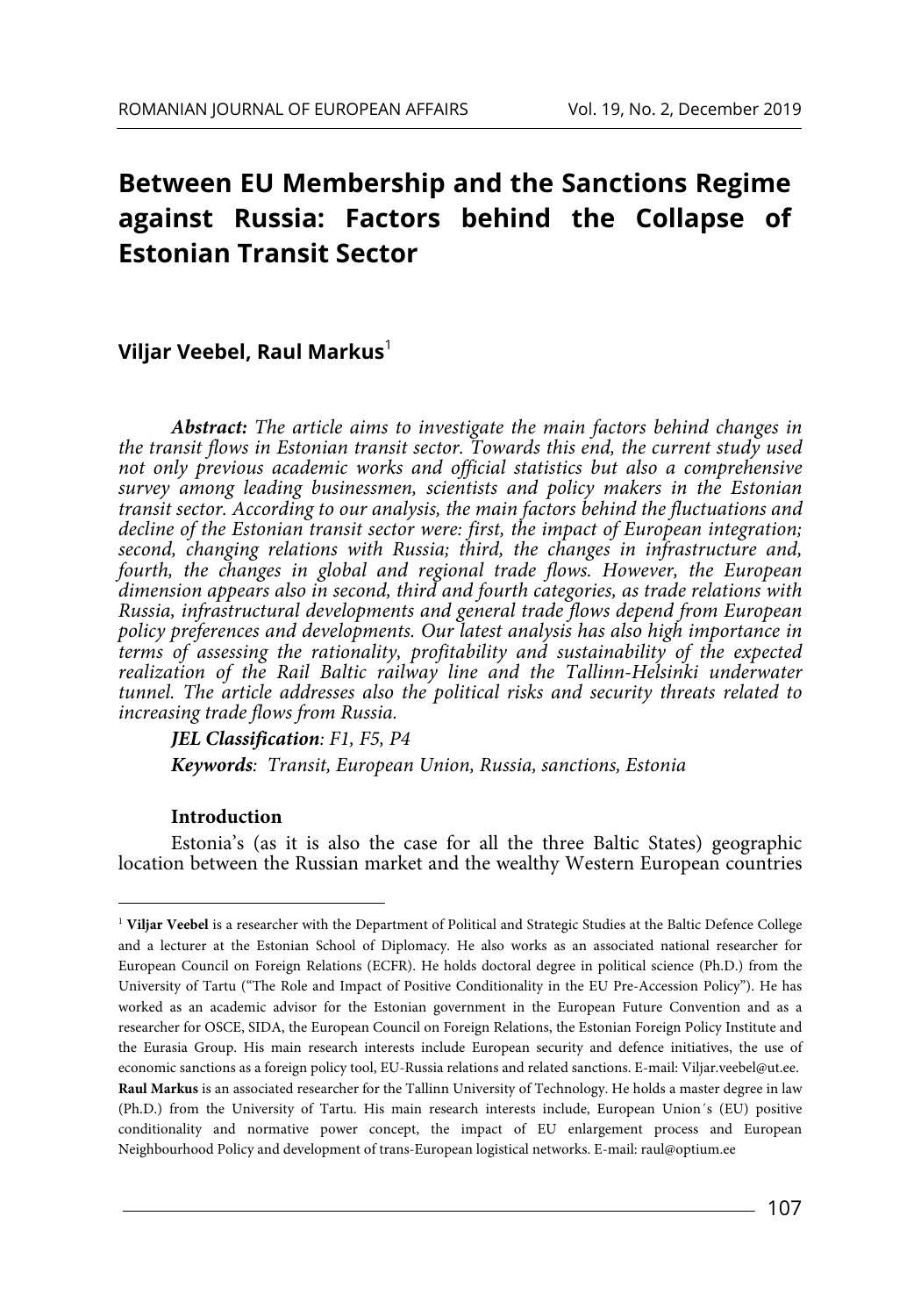provides a good basis for the country to exploit the potential and gains arising out of economic transit transport. Until the mid-2000s, this has indeed taken place, and transit flows have steadily increased in Estonia. However, since the accession to the EU, transit volumes have substantially decreased and transit flows have become extremely volatile. The drop has been particularly drastic since 2005, which leads to the central question of our current paper: **how important has been the EU membership and related political and economic activities for changes in Estonian transit flows?** The importance of the current research is even higher in light of the expected construction of the Rail Baltic railway line, which adds significantly infrastructural capabilities, but on the other hand needs also growing volumes of trade to be economically sustainable (Veebel, Ploom, Markus 2018). Additionally, political risks need to be assessed as well, as growing transit flows related to Russia which may be beneficial in economic terms, could lead to growing risks to be impacted or manipulated by the Russian side into trade economic benefits for political compromises (Veebel 2017). Next to several existing quantitative studies that analyse the dynamics of transit flows of goods in Estonia (e.g. Pukk 2011; Pukk et al. 2014), the aim of the current article is to systematically investigate the factors behind the changes in the transit flows in Estonia, focusing on the last two decades in a qualitative manner, and to estimate the outlook of the Estonian transit sector over the next decade. The study is based on a qualitative survey among transit sector entrepreneurs and experts to study the main factors behind the changes in the Estonia's transit flows. With the aim to understand whether the impact of some factors could be over- or underestimated, the results of the conducted survey are compared with expert opinions and the results of other studies, like the study of PricewaterhouseCoopers published by Tender and Kalmer (2014), or a survey published by Lend et al. (2008).

The present study is structured as follows. Section one provides the background of the survey by identifying the turning points in the Estonian transit sector. The dynamics of transit flows over the last two decades will be analysed and both the main trends and factors influencing the transit volumes in Estonia in various periods will be identified, based mostly on previous studies. Section two briefly explains the structure and the methodology of the current survey and provides the main characteristics of the sample. Section three describes the results of the first part of the survey by summarizing the views and expectations of the Estonian entrepreneurs and experts, as far as the situation in the transit sector and the main factors behind the changes in the transit flows in Estonia over the last two decades are concerned. Section four presents the results of the second part of the survey and discusses the future outlook of the local transit sector. The final section is dedicated to our concluding remarks.

# **1. Identifying the turning points: Transit flows in Estonia between 2000 and 2018**

The Estonian transit sector is mainly divided into railway-based transit and port-based transit. The transport of transit goods takes place mainly in the multimodal transport chain either in form of ship-train or train-ship (Pukk 2011). Other forms of transit transport like transit by cars or transit goods flow passing through Estonia through the airports, or even other combined transport chains like car and ship or train and car are only secondary options (Devoino 2017). Since the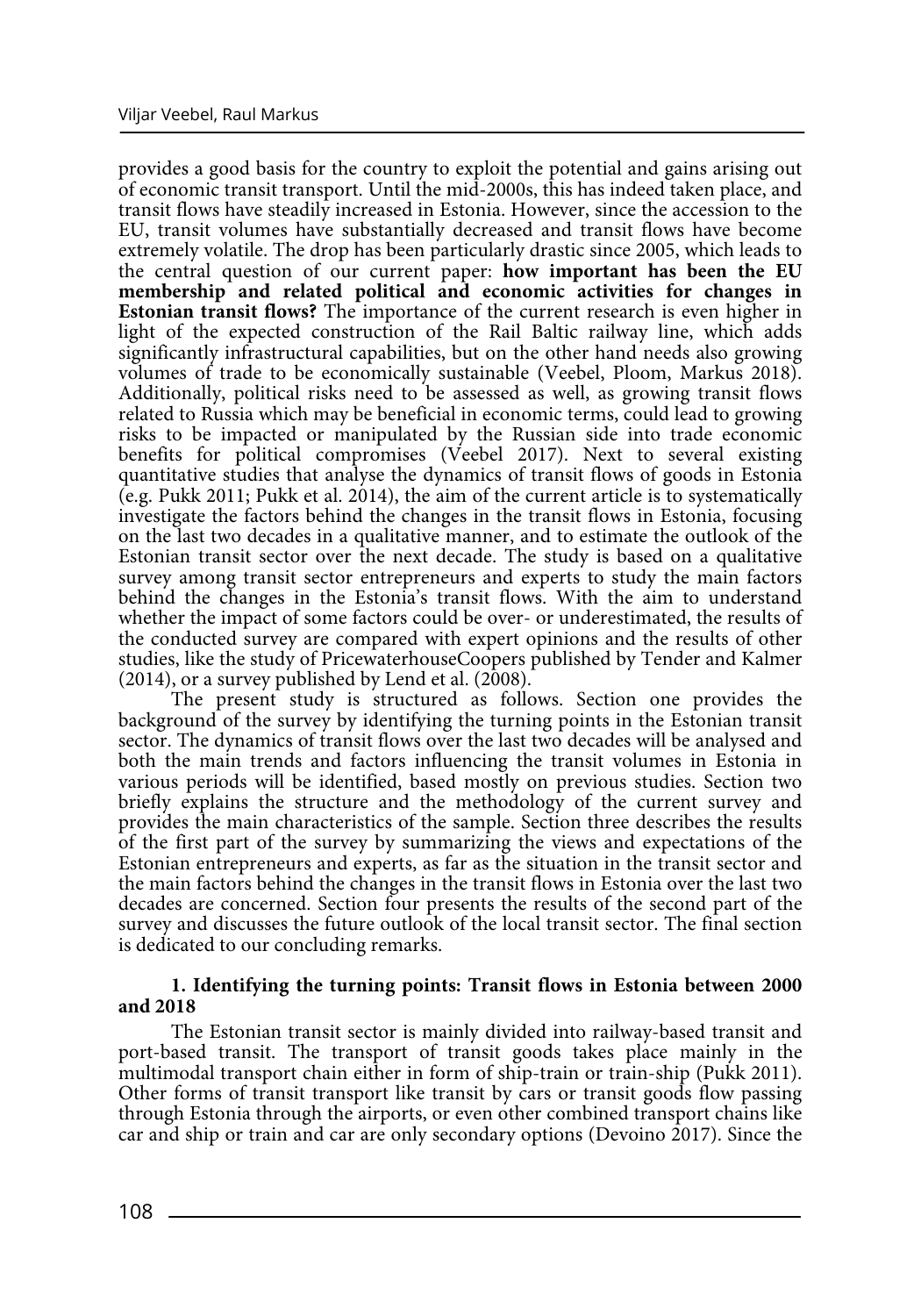restoration of independence of Estonia in the early 1990s until 2005, this strategy has mostly paid off, as the volumes of transit goods transported by rail and through the ports have steadily increased except a small setback in 2003 and a slight decrease in transit of goods by rail in 2005 (see Figure 1). At its peak, the share of the transit sector in the country's GDP reached over 10 percent (see Pukk et al. 2014). Based on the methodology developed by PricewaterhouseCoopers in the framework of a sectoral survey, the logistics sector, with transit being its main constituent element, had an impact of 12.7% on the Estonian economy in 2012 (Pukk et al. 2014).

In the literature, the increase in transit volumes in Estonia in early 2000s has been mainly associated with the rapid growth of transit of oil products, as Estonia used the typical model of the Baltic transit transport in which oil and petroleum products from Russia are transported to the Baltic Sea ports and loaded and shipped there (Saarniit 2006; Pukk 2011). Next to this, the opening of a modern coal terminal in Muuga Harbour in 2005 was assessed as a main positive factor (Saarniit 2006). The accession to the European Union in 2004 and its associated necessity to follow the Common Market regulations started to have growing impact on Estonian transit flows from the year 2004: first, the growth turned to stagnation in 2005 and then to decline starting from 2006 (Veebel and Markus 2018).

Accordingly, the year 2006 constitutes the first turning point in Estonia's transit flows, a peak after what the previously increasing trend started to invert to a decreasing trend. Having in mind the survey conducted in the framework of this study, it could be expected that until 2006 the overall assessment of the survey participants on the Estonian transit sector should be positive, and in 2007 and 2008 respectively negative. However, the Estonian transit sector faced some setbacks between 2000 and 2006 which means that most likely some problems could be identified already during that period on the basis of the assessments of the survey respondents. This applies particularly to the assessments of the survey respondents operating in the railway sector, as in 2006 a fundamental shift occurred in the sense that transit volumes in ports started to exceed transit volumes by rail in Estonia.

Next to the impact of European Union accession, the drop in transit flows in 2007 and 2008 has also been associated with deterioration of international relations with Russia starting from 2007 onwards and the reduced demand of the markets in 2008 (Pukk 2011 and Veebel 2015), the inability of Estonia to react and adjust to global trends (Laidvee 2008), but also Russia's plan to reroute transit flows from ports the neighbouring countries to Russian ports by 2030 (Pukk et al. 2014). What makes this period particularly interesting to investigate in retrospect is the question of whether local entrepreneurs and experts had already then sensed the long-term difficulties and problems of the Estonian transit sector.

The second turning point appears to be in year 2008, after which the downward trend reversed once more to a positive trend. Some authors have associated the improvement in transit flows in 2009–2010 with the recovery of demand both in ports as well as rail (see Pukk 2011).

Based on Figure 1, the third turning point took place in the year 2011, after the situation in the Estonian transit sector worsened substantially and the transit volumes have basically not recovered since then. To illustrate that: the share of the transit sector in Estonia's GDP nowadays is a bit more than a half of what it was in mid-2000s (Pukk et al. 2014). More recently, in 2018, the volume of transit of goods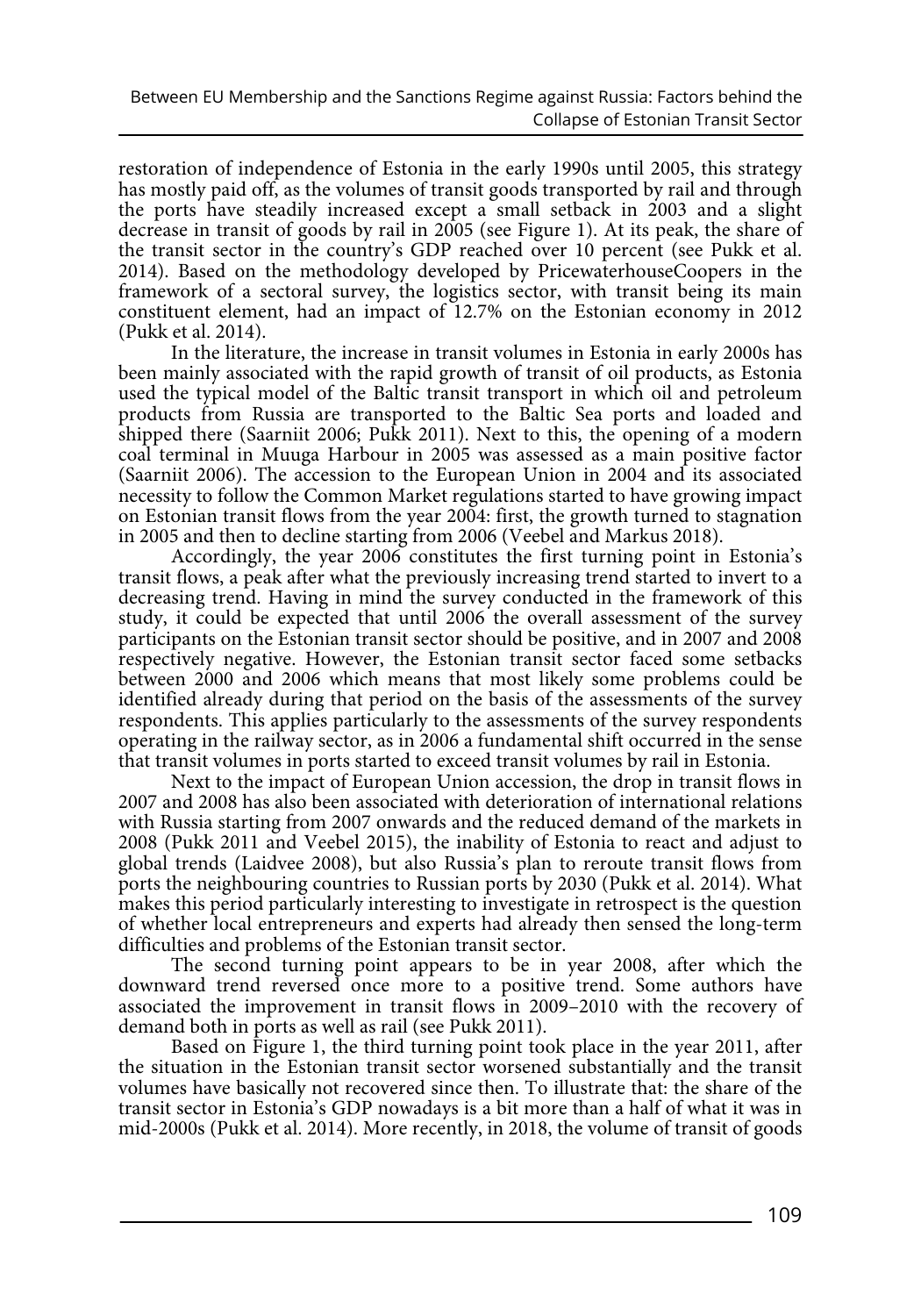by rail has to some extent increased again (Statistics Estonia 2019a). Considering the slight improvement in the Estonian transit sector in 2009–2011, it could be expected that the assessments of local entrepreneurs and experts for this period potentially reflect some optimism, whereas from 2012 onwards their assessment on the transit environment in Estonia is most likely rather pessimistic. The decrease in transit volumes of goods transported through Estonian ports and by rail after 2011 onward has been linked to many factors. It has been stated that decline in transit flows is the result of the development of Russian ports and the rerouting of cargo flows (Pukk et al. 2014).



**Figure 1: Dynamics of the transport of transit goods on rail and in ports in 1996–2018**  (million tonnes).

Source: Statistics Estonia (2019a), Statistics Estonia (2019b).

However, decline in transit flows from 2014 to 2018 has been also associated with the sanctions war between EU and Russia caused by the Crimean annexation in 2014 and the ongoing conflict in Eastern Ukraine. For example, Oja (2014a) argues that although the overall impact of the EU-Russian economic sanctions remains modest for Estonia, the local transit sector could be one out of two sectors, next to the gas sector, which could seriously suffer from the deterioration of the political relations between Russia and the EU. Simson (2017) assesses that the sanctions have negatively affected Estonia's economic growth between 2015 and 2016, particularly the transit sector, tourism, and industry in general.

Next to the external factors, experts have also pointed to the more fundamental and long-term problems related to the local transit sector. Oja (2014b) stresses that for quite some time already the value added provided by the transit sector is decreasing. This drop is by its nature structural and there is nothing to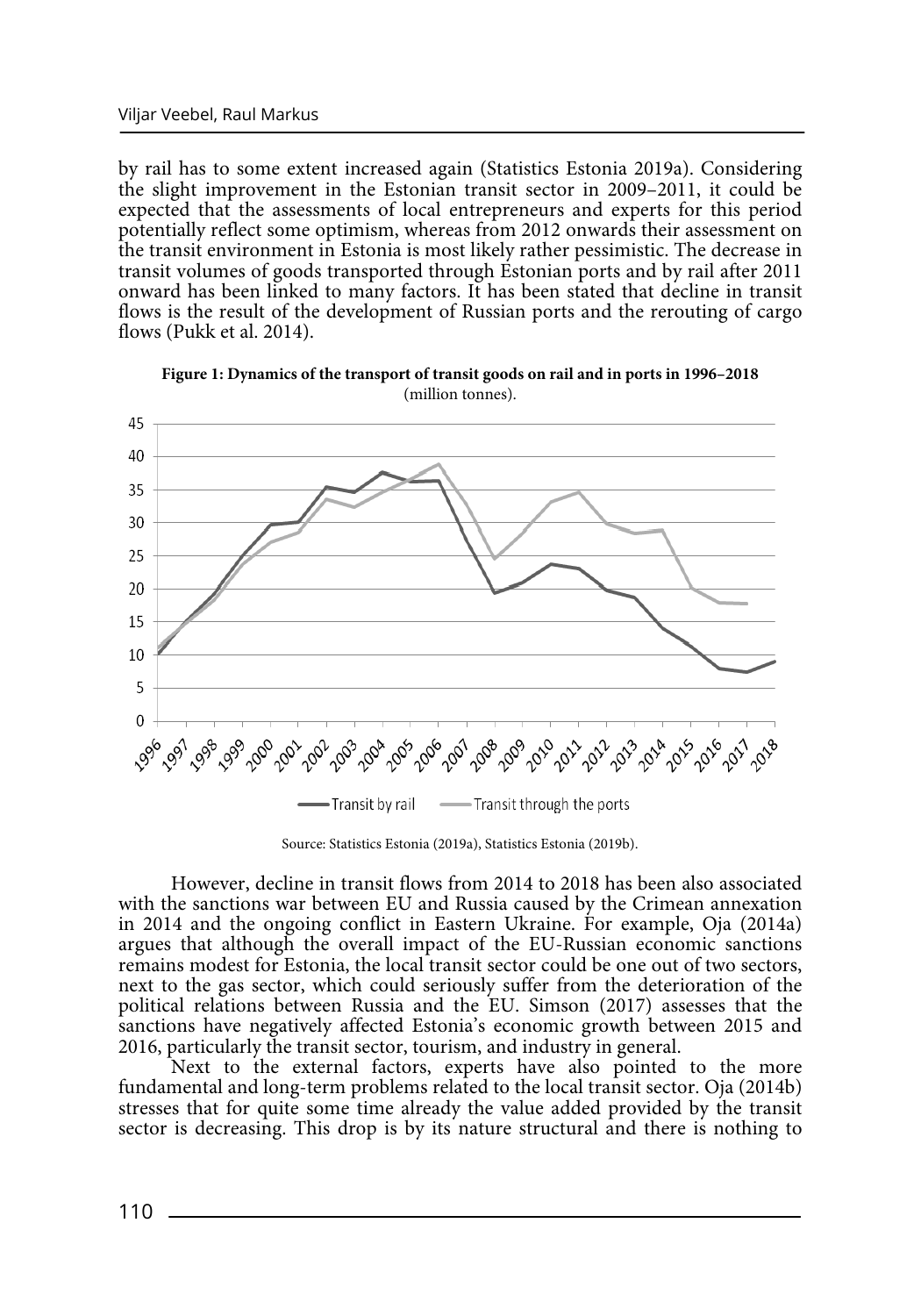suggest that the transit volumes will recover in the coming years. Vare (2014) argues that several negative trends became visible already before the Ukrainian conflict erupted in 2013–2014. He also states that the attitude to transit is negative in Estonia, which also affects the country's transit flows. Furthermore, some politicians have argued that due to a missing national transit policy, a significant part of potential delivery capacities were transferred to Finland and Latvia (see Korb 2016).

This statement stems from a study by PricewaterhouseCoopers from 2014, stressing that, based on the World Bank's logistics performance index, Estonia does not have significant qualitative advantages vis-à-vis Latvia and Finland, as far as the main logistics components such as customs, infrastructure, international shipments, logistics competence, tracking and tracing, and timeliness are concerned (Tender and Kalmer 2014). Another study of PricewaterhouseCoopers (2017) states that Estonia has lost trade volume while at the same time, its neighbouring countries have benefited from an increase in global trade volumes and that the competitiveness of Estonia as a transit corridor is relatively weak due to high prices. Last but not least, some local entrepreneurs have strongly criticised Estonian politicians who supported stronger EU sanctions against Russia and suggested cutting political and economic relations with Russia to a minimum (Vedler 2018). At the same time, other entrepreneurs take the view that Estonia should forget about the Russian transit flows because they are not recovering anyway and new market niches in the Western countries should be found (Poverina 2018). In general, there is also a reference in the literature that the railway infrastructure charges (including waterway transport charges) in Estonia having increased significantly in 2006–2013, making Estonia's transit corridor more expensive than that of Latvia (Pukk et al. 2014). The role of the price increase of Estonia's transit corridor in redirecting the trade flows to Latvia and Finland has been also stressed by another study (PricewaterhouseCoopers, The Cost-Benefit Analysis of Railway Infrastructure 2014). However, it must also be noted that as most of transit flows originating from Russia depend on political will of Russian administration and the actual costs are only one part calculation, while political motives and preferences form the second one (Veebel and Markus 2016). All this leaves open the question of what factors have influenced the Estonian transit sector the most, and whether some patterns could be identified when investigating the factors behind the changes in the transit flows in Estonia over the last two decades.

To answer this question in more detail, the following periods are differentiated over the past two decades based on the dynamics of the transit flows in Estonia: 2000–2006, 2007–2008, 2009–2011, and the period from 2012 onwards.

Based on previous studies, the following potential factors behind the changes in the transit flows in Estonia over the last two decades are identified: (1) the effect of the European Union membership and the EU-Russian economic sanctions exchange; (2) changes in the transit volume of oil products; (3) changes in local infrastructure in Estonia; (4) dynamics of political and economic relations with Russia; (5) changes in market demand and Estonia's inability to react and adjust to global trends; (6) the development plan of Russian ports; (7) dynamics of railway infrastructure charges in Estonia;  $(8)$  the unilateral nature of Estonia's transit flows; (9) and changes in competitiveness of the Estonian transit sector. However, the respondents to the survey also suggested including several additional factors in our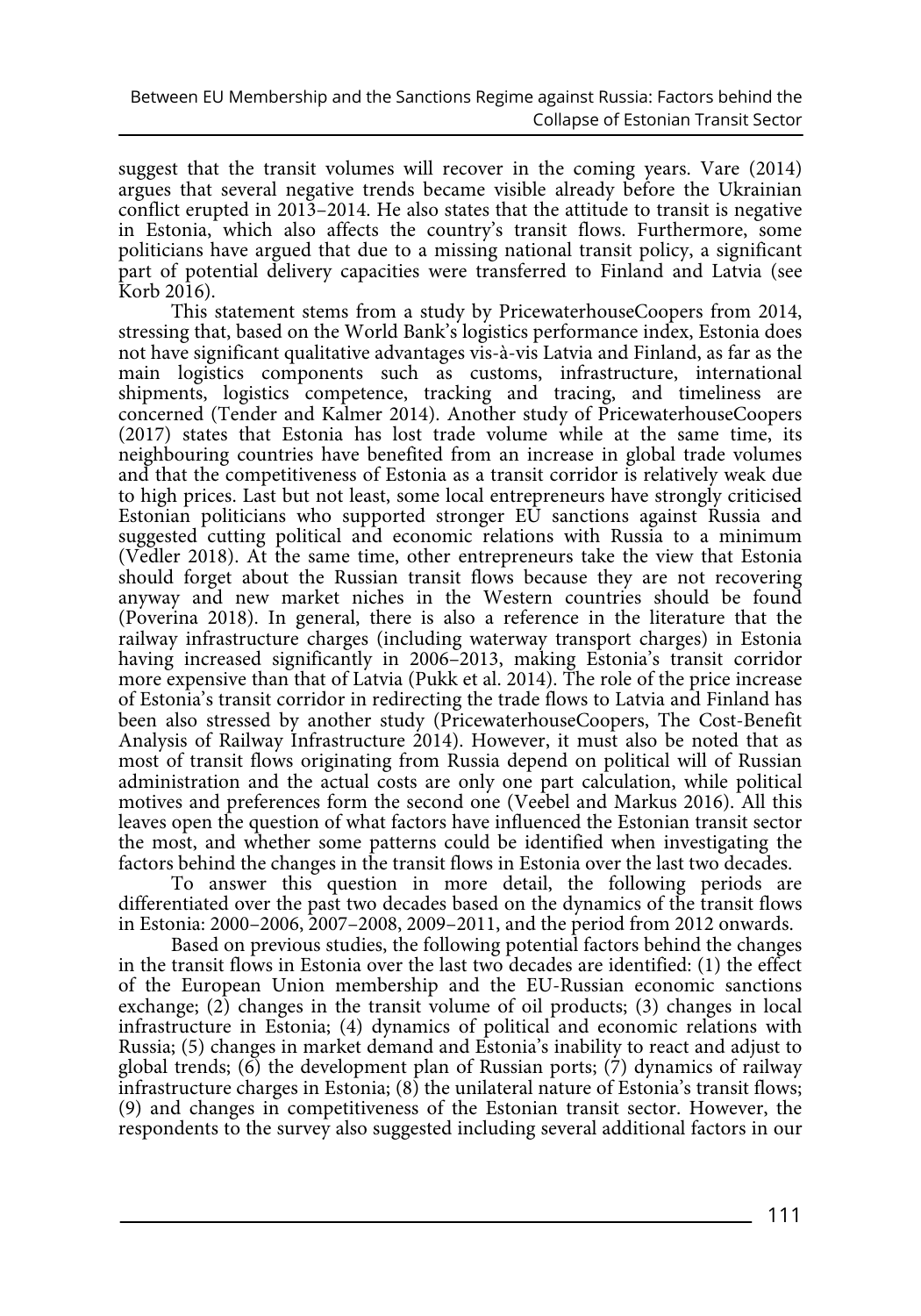list, such as (10) changes in container transit in Estonia, and (11) changes in the value added in the transit corridor of Estonia. Last but not least, global financial and economic crisis (12) seemed to play also significant role to trigger decline of transit flows, however it was not part of survey, but was identified based on statistics and earlier studies.

The assessed impact of all these factors will be investigated in a dynamic way over the period selected in the survey. Next to that, the survey offers an insight into the dynamics of the main transit partners of Estonia, assessed by local entrepreneurs and experts. This reveals another dimension of the potential factors that could have an impact on the development of the Estonian transit sector. Most partner countries included in the survey were selected on the basis of statistical data provided by Statistics Estonia. These countries are Russia, Belarus, Kazakhstan, Ukraine, Uzbekistan, Turkmenistan, Latvia, Lithuania, and Tajikistan who are Estonia's main partner countries in rail transit and Russia and Finland as the main partner countries in transit through ports. Next to that, authors of the survey have included China and Sweden as countries with a significant potential in the future.

## **2. Overview of the sample and methodology**

Our study on dynamics and the main factors behind the changes in the transit flows in Estonia over the last two decades is based on a qualitative survey which investigates the views and expectations of local entrepreneurs and experts in Estonia, as far as the developments in the Estonian transit sector are concerned. To understand whether the impact of some factors could be over- or underestimated, the results of the survey are compared with the results of other studies. Next to that, two interviews with local experts are conducted to analyse and discuss the results of the survey.

The written survey consists of two sections, focusing respectively on the assessment of the situation in the transit sector in Estonia in various periods, the dynamics of factors that could potentially have an impact on transit flows in Estonia over the last two decades and on the changes in the structure of main transit partners for Estonia (Survey Section 1, Annex 1), and the assessment of the outlook of the Estonian transit sector over the next decade and the estimated impact of various factors that could potentially influence Estonia's transit flows in the near future (Survey Section 2, Annex 1). Furthermore, Survey Section 1 covers both the whole period considered (i.e. 2000–2018) as well as differentiates between the sub-periods defined on the basis of the turning points identified in section 1 of the current article (i.e. 2000–2006, 2007–2008, 2009–2011, and a period from 2012 onward). The detailed survey questionnaire is available in Annex 1. In general, the most common rating scale in survey designs, the so-called Likert scale with scores 1–5, was used in the survey with 1 representing the negative end and 5 representing the positive end. The only exception is the question  $6a(1)$  in Survey Section 2 with 1 representing the answer that the company definitely continues to operate in the transit sector in the future and 5 representing the answer that the company definitely does not continue to operate in the transit sector in the future.

Next to this, multiple-answers or open-ended questions were used to identify the changes in the structure of Estonia's main transit partners (in both Survey Sections 1 and 2 the respondents were asked to list the main transit partners in various periods in the following way: the most important transit partner as 1, the second-important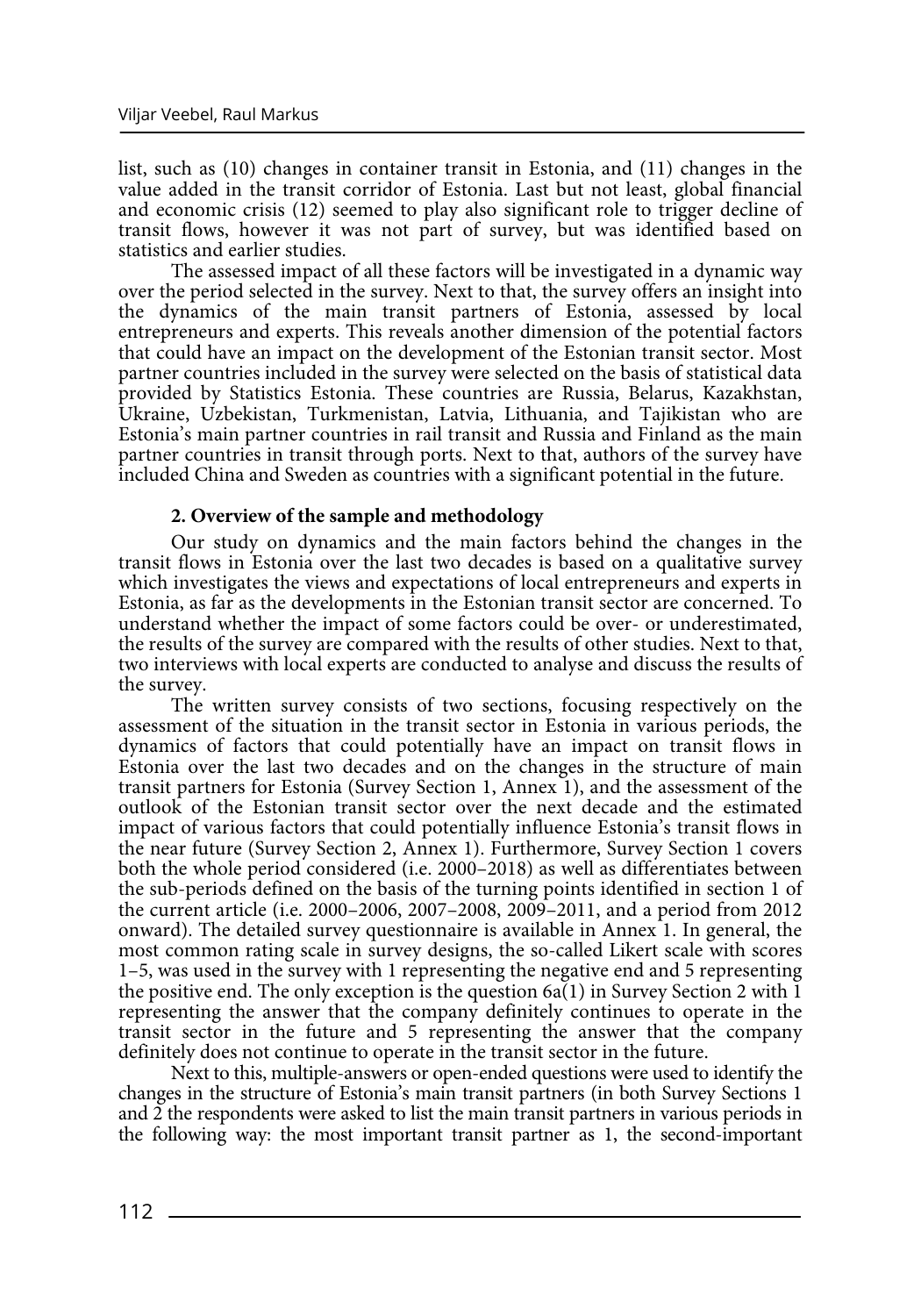transit partner as 2, and the third-important transit partner as 3) and to assess the outlook of the Estonian transit sector over the next decade (respondents were asked to write answers to several questions in the Survey Section 2).

Throughout the survey, differentiation was made between entrepreneurs and experts in the sense that some questions are modified, depending on that whether entrepreneurs or experts are asked to answer the question. For example, whereas the entrepreneurs were asked about the main transit partners of their companies in corresponding periods, the experts were asked about the main transit partners of Estonia in corresponding periods. Where it appeared reasonable, differentiation was also made between transit of goods by rail and through ports. The survey sample consists of 24 respondents, of which 16 respondents represent companies operating in the Estonian transit sector, and 8 respondents are experts in transitrelated issues in Estonia. The companies included in the survey were mainly selected on the basis of the membership at the Estonian Logistics and Transit Association. The experts included in the survey were selected on the basis of their publications, presentations and research studies. The survey was conducted between February and May 2019. The results of the survey were collected and analysed in May 2019 and the first results of the survey were revealed in June 2019. The survey response rate was 58%. However, the number of respondents to each question varies because of the modification of the questions with the aim to differentiate between the assessments of entrepreneurs and of experts.

# **3. The results of the survey: Factors behind the changes of transit flows**

In our study, survey questions No 1a, 1b and 1c assess the state of the Estonia's transit sector in general, between 2000 and 2018. These questions allow us to identify overall trends in the Estonian transit sector, as the entrepreneurs and experts see them. In this respect, the results of the survey questions overlap with the main concern expressed by various sources in Estonia according to which the local transit sector has faced serious problems over the past two decades. All survey respondents have chosen only the scores "1" (referring to very problematic; 9 respondents) or "2" (referring to problematic; 3 respondents) to the question on the developments in the Estonia's transit sector between 2000 and 2018 and the dynamics in transit flows in general (i.e. survey question No 1a).

As far as the factors behind the changes in 2000–2018 are concerned, one definitely cannot get over Russia: from the range of many options, all respondents marked either "EU-Russian economic sanctions" or "the dynamics of political and economic relations with Russia" with the score 1, referring to the most negative impact of these factors on transit flows between 2000 and 2018 (see, Figure 2).

This is particularly interesting, because the EU-Russian economic sanctions could, at best, have a negative impact on the transit flows in Estonia only on the recent decade; however, in reality the sanctions were assessed to leave a negative trace to the Estonian transit sector during the whole period. Controversially, the impact of Russia's plan to reroute transit flows from the ports of the neighbouring countries to Russian ports by 2030 has not gained particularly negative feedback by the Estonian entrepreneurs and experts, and was assessed to have no impact (i.e. the assessment's score was 2.9 which is the closest to the category "no impact"). Next to Russia, in overall the survey results refer to problems linked with the unilateral nature of Estonia's transit flows, combined with the changes in the transit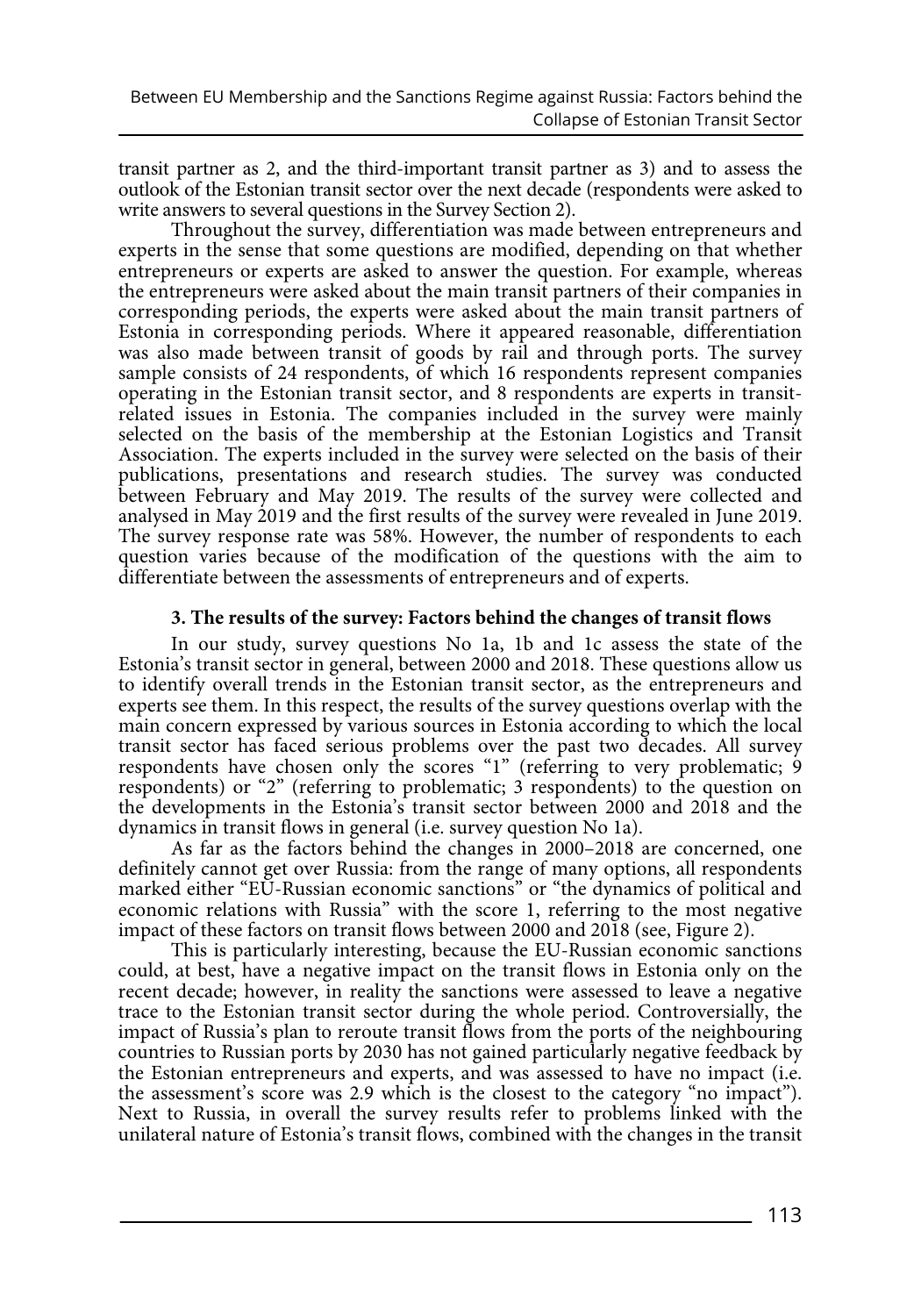volume of oil products: according to the survey score, these factors were assessed to be more problematic than the others. At first sight, these answers could refer to more fundamental problems of the Estonian transit sector, however, at the same time the respondents have somewhat surprisingly disregarded changes in the overall competitiveness of Estonia's transit sector and the changes in the value added in Estonia's transit sector (i.e. the score of the survey for these factors was close to 3, referring to the category "no impact"), although these factors could be interpreted as potential reflections of structural problems of the Estonian transit sector, too.





Furthermore, the assessment that changes in competitiveness of the Estonian transit sector have not particularly affected the national transit sector negatively over the whole period observed is somewhat surprising in this light that according to the World Bank's Logistics Performance Index (LPI) for Estonia, which also indirectly refers to the overall competitiveness of the Estonian transit sector, the main components of LPI (e.g. infrastructure, international shipments, customs, logistics competence, timeliness, and tracking & tracing) have gone through significant changes. For example, the scores of all the main components reached bottom in 2012, have increased in 2014 (in some cases the increase continued until 2016), but slightly then decreased in 2018 (see, Figure 3).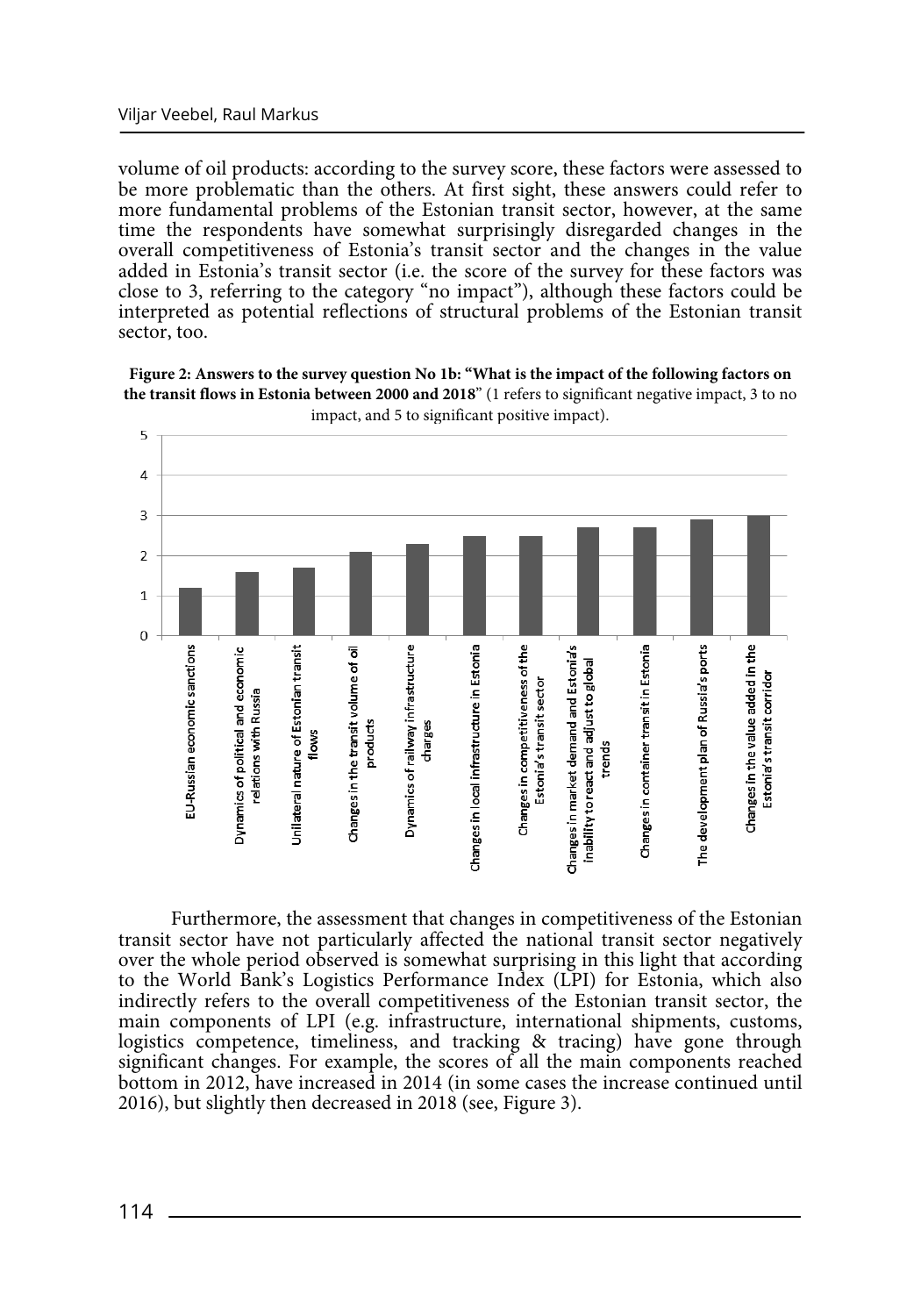

 $2007$  2010 2012 2014 2016 2018 Source: World Bank 2019. Next to that, in an international comparison with the neighbouring countries and competitors in the area of transit, Estonia's LPI in 2018 is clearly lower than, for example, in Finland and Poland (Ibid.). Not surprisingly, Russia, Kazakhstan and Belarus were mentioned as the most popular transit partners of Estonia or of Estonian companies between 2000 and 2018. In general, those results are in accordance with statistical data for the period 2000–2018 (Statistics Estonia 2019).The survey questions No 2–5 continue to examine potential factors behind the changes in the transit flows in Estonia. Thus, first, differentiation is made between four sub-periods: 2000–2006, 2007–2008, 2009–2011, and a period from 2012 onward. Next to that, differentiation is made also between the state of the Estonia's transit sector in overall, and the situation of a particular enterprise or a company in selected periods (see questions 2a and  $2a(1)$ ; 3a and  $3a(1)$ ; 4a and  $4a(1)$ , and 5a and 5a(1)). Again, the score 1 refers to "very problematic", 3 to "moderate concerns", and 5 to "no problems at all". These results of these survey questions are highlighted in Figure 4.

**Figure 3: World Bank's Logistics Performance Index (LPI) for Estonia in 2007, 2010, 2012, 2014, 2016 and 2018 (1 = low to 5=high).**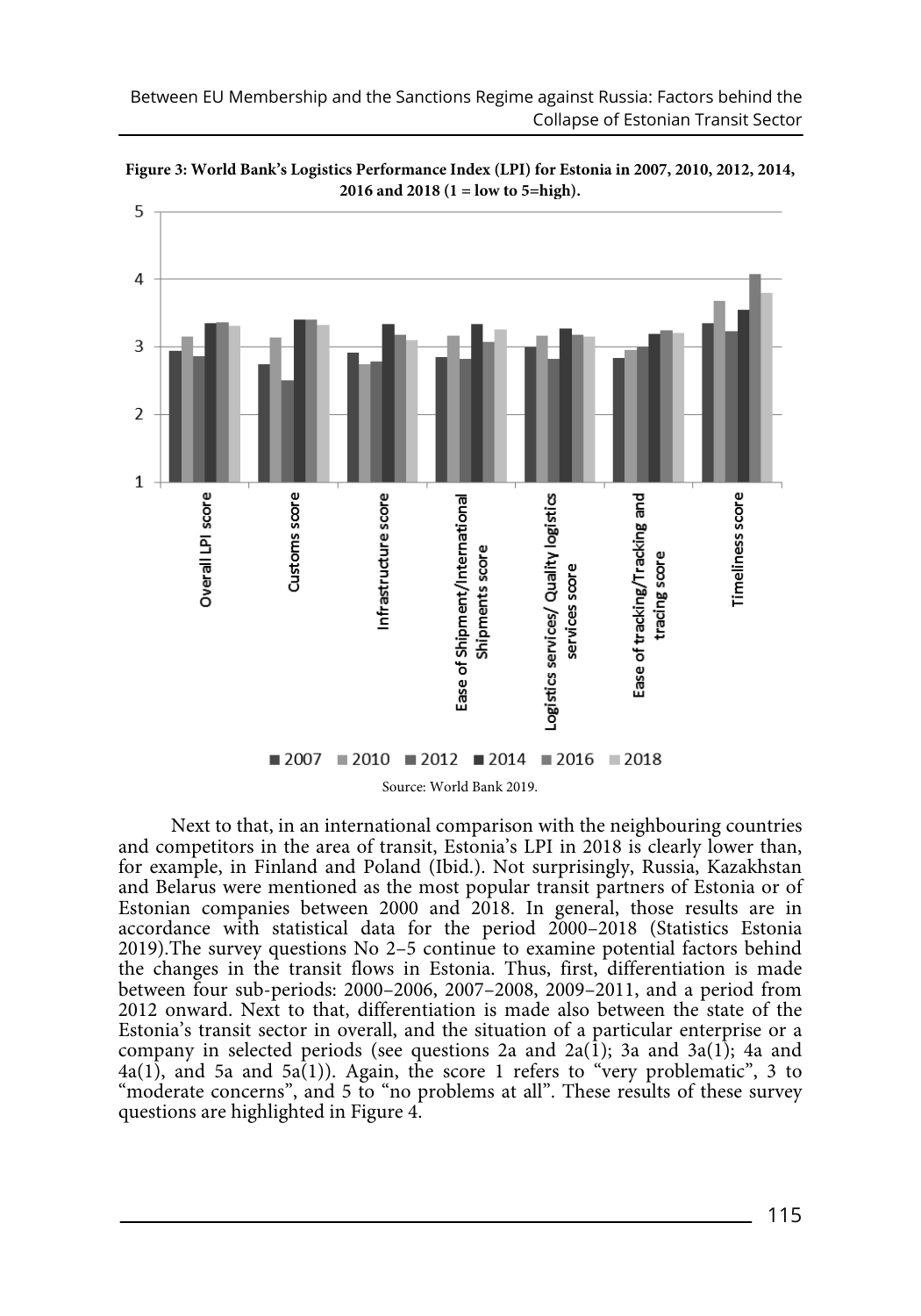**Figure 4: Answers to the survey questions 2a and 2a(1); 3a and 3a(1); 4a and 4a(1), and 5a and 5a(1):** "What was the state of transit sector in Estonia/your company respectively in…" (1 refers to "very problematic", 3 to "moderate concerns", and 5 to "no problems at all").



Figure 4 indicates that the respondents' assessments on the developments in the Estonian transit sector and on the situation of particular company linked to the transit sector in Estonia go basically hand in hand, except the last period observed (i.e. from 2012 on). The survey respondents suggest that there were no particular problems in the early 2000s, but from 2007 on the Estonian transit sector faced already significant problems according to their assessment, and the situation has not significantly improved during the short-time recovery period in 2009–2011 (the closer is the score to 1, the more problematic the factor is assessed to be). Somewhat surprisingly, those experts who have participated in the survey seem to be more pessimistic about the state of the sector in 2007–2008 by comparison with the entrepreneurs, but more optimistic about the recent developments from 2012 onwards in the local transit sector. However, at the same time, the entrepreneurs assess that, specifically, the situation of their own companies has gradually improved and the problems have decreased over time (again the closer is the score to 1, the more problematic the factor is assessed to be).

In order to have a better overview, on the assessments of the dynamics of various factors, those factors are divided into three categories:

¾ First, factors related to Russia, referring to EU-Russian economic sanctions, the dynamics of political and economic relations with Russia, changes in the transit volume of oil products, and Russia's plan to reroute transit flows from the ports of the neighbouring countries to Russian ports (see Figure  $4(a)$ ).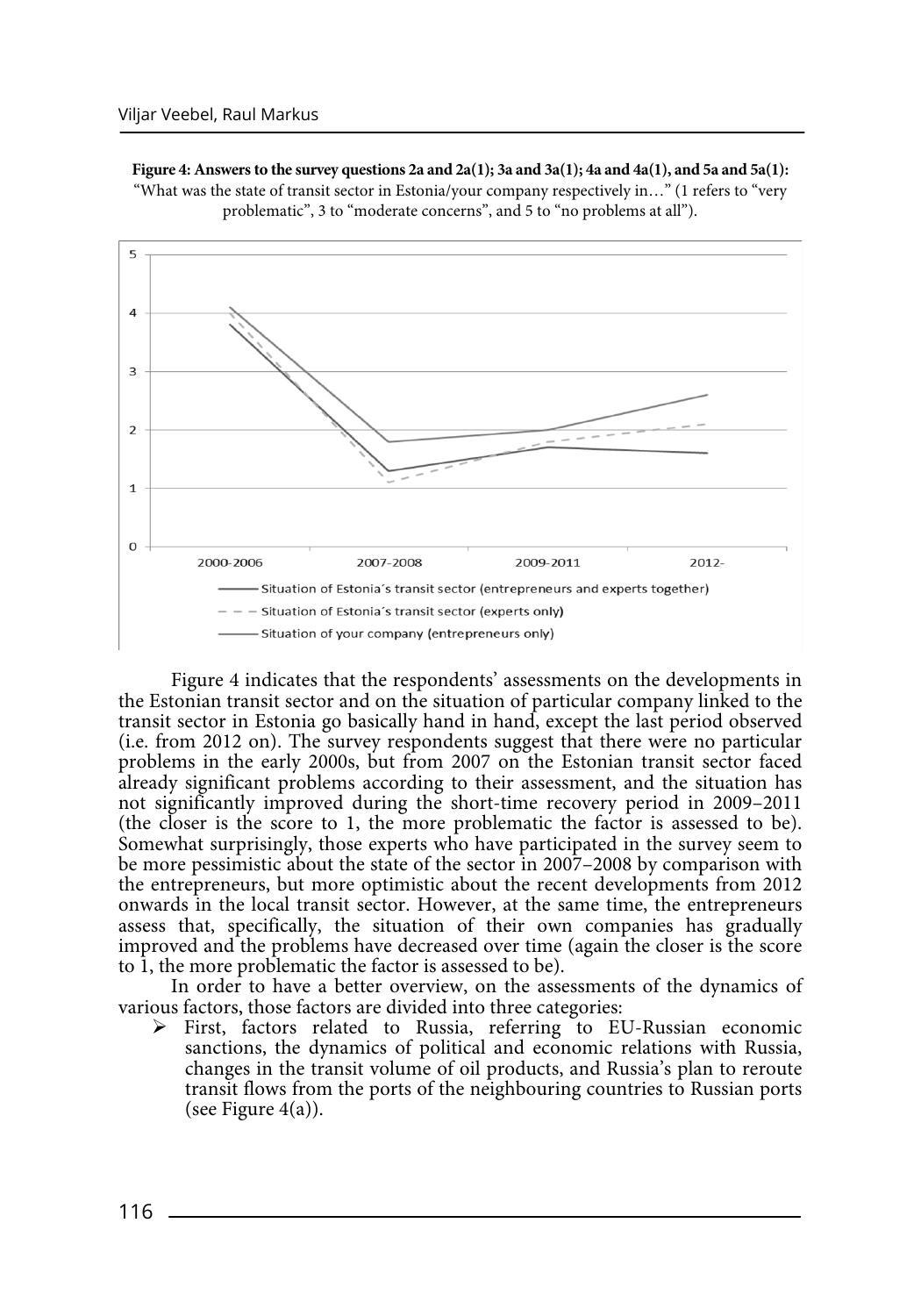- $\triangleright$  Second, factors that could be classified as fundamental (or even structural) changes in the Estonian transit sector, such as changes in the unilateral nature of Estonia's transit flows, changes in competitiveness of the Estonian transit sector, changes in market demand and Estonia's inability to react and adjust to global trends, and changes in the value added in the Estonia's transit corridor (Figure 4(b)).
- $\triangleright$  Third, factors associated with more sector-specific and detailed topics, like dynamics of railway infrastructure charges, changes in local infrastructure in Estonia, and changes in container transit in Estonia (Figure  $4(c)$ ).

**Figure 4(a): Answers to the survey questions 2a and 2a(1); 3a and 3a(1); 4a and 4a(1), and 5a and 5a(1):**



Factors related to Russia (1 refers to strong negative impact, 3 to no impact, and 5 to strong positive impact).

In this light, the overall picture becomes more varied. Figure 4(a) indicates that from 2007–2008 on the negative impact of most topics related to Russia seems to decrease over time and to become less and less significant in each subsequent period, of course, this does not apply to the negative impact of the EU-Russian sanctions. However, as already mentioned, other topics related to Russia seem to affect less and less the transit sector in Estonia, based on the assessments of Estonian entrepreneurs and experts. The roots of such an assessment are difficult to identify only on the basis of the survey. For example, this may controversially indicate that either the Estonian transit sector is currently undergoing some reorientation from Russia to other partners and is, therefore, not so vulnerable anymore as far as Russia is concerned, or that the Estonian entrepreneurs and experts are finally accepting the fact that Russian market is lost for the Estonian transit anyway, and they do not assess the impact of Russian-related issues so negatively anymore. Therefore, this question definitely needs to be investigated further.

 $12000-2006$   $12007-2008$   $\approx$  2009-2011  $12012-$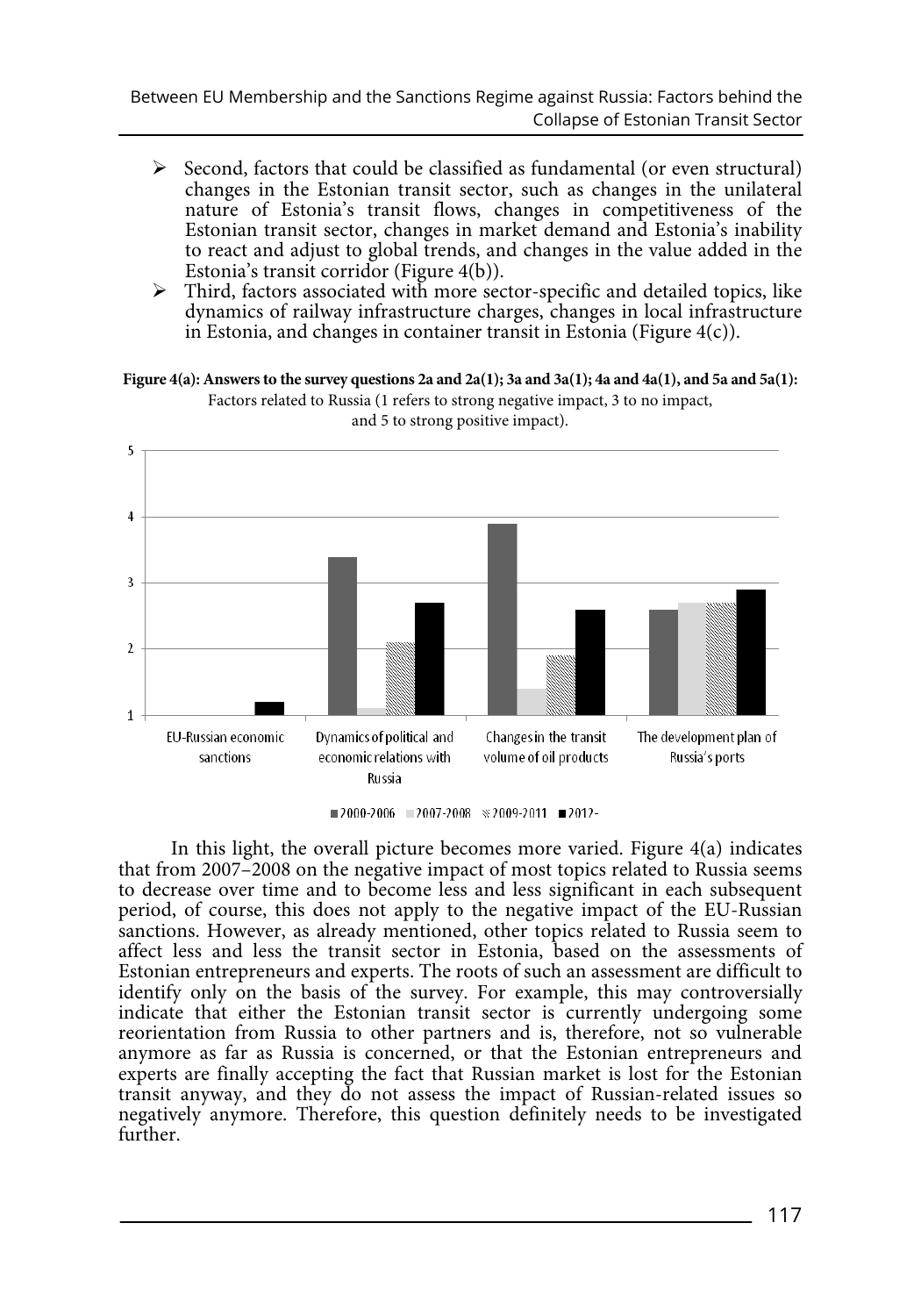Next to that, our survey results confirm the previous statement that the impact of Russia's plan to reroute transit flows from the ports of the neighbouring countries to Russian ports by 2030 is assessed to be not so important, based on the views of Estonian entrepreneurs and experts. Only one respondent constantly scored this factor as having significant negative impact on the Estonian transit sector.





The dynamics of our survey assessments on factors that could be classified as fundamental (or even structural) changes in the Estonian transit sector in various periods over the past two decades also reveal some thought-provoking results. On the one hand, Figure 3(b) indicates that the changes in competitiveness of the local transit sector is assessed to cause more and more problems over time from 2007 on, and the same applies to changes in the value added in Estonia's transit corridor. The unilateral nature of the Estonian transit flows, which was estimated to have a relatively negative impact on the Estonian transit sector in overall, is assessed not to be problematic anymore from 2007–2008 on.

This confirms that some reorientation and restructuration is taking place in the Estonian transit sector. Problems related to the changes in the global market demand and Estonia's inability to react and adjust to these global trends have been highlighted particularly for the period 2009–2011, which seems to be justified in the context of the recovery from the recent global financial crisis. It is worth noting that one survey respondent also directly mentioned a negative impact of the global financial crisis on the Estonian transit sector during this period. Among the factors related to more sector-specific or detailed topics such as dynamics of railway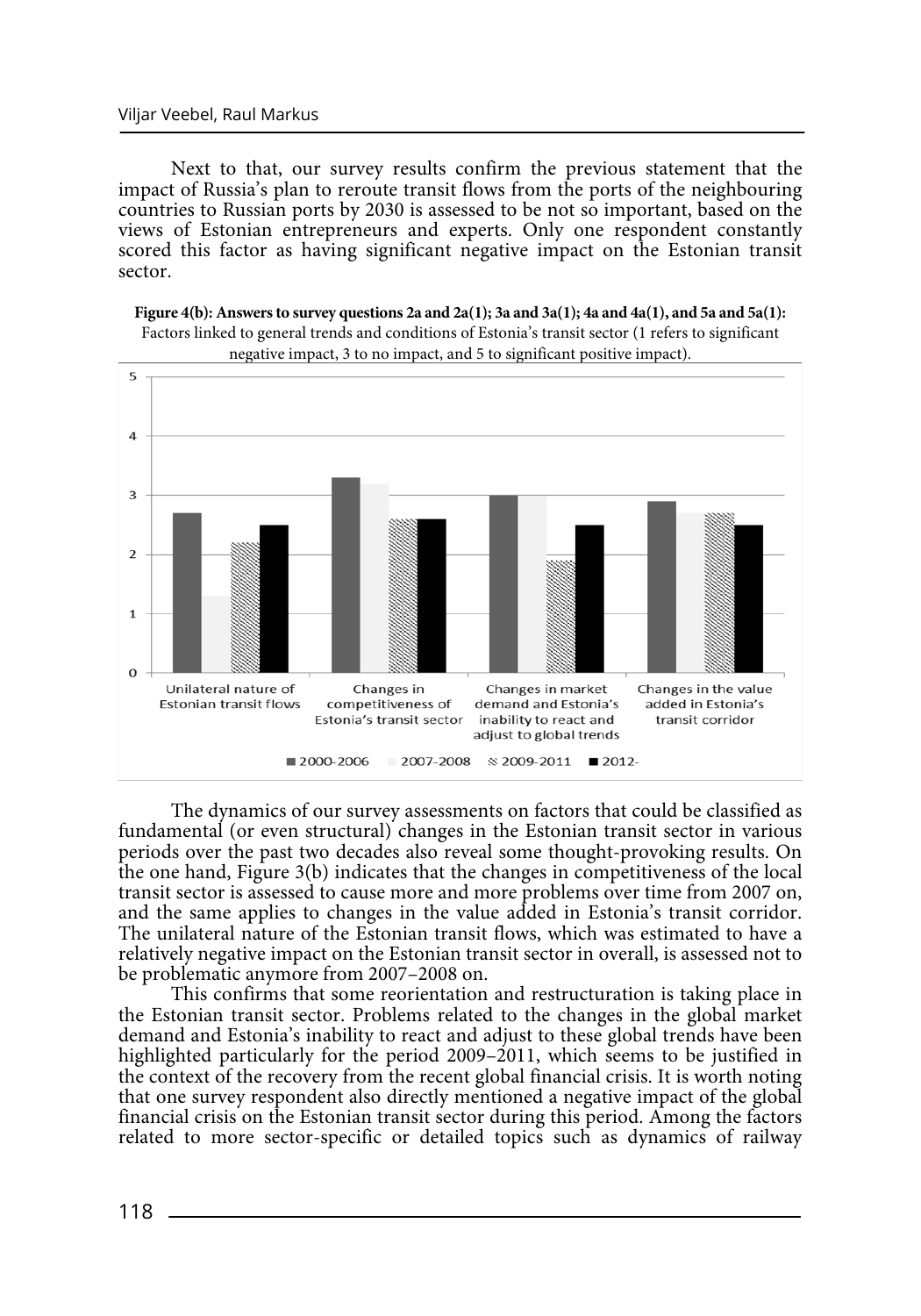infrastructure charges, changes in local infrastructure in Estonia, and changes in container transit in Estonia, the negative impact of the dynamics of railway infrastructure charges seems to concern the Estonian entrepreneurs and experts more and more (see Figure  $3(c)$ ). The impact of changes in the local infrastructure over various periods of time seems to concern the survey respondents the least, however, this factor could be somewhat underestimated by the survey respondents, because logistical infrastructure constitutes "the lifeblood of the economy", as one high-level expert in Estonia has rightly observed.





 $12000-2006$   $12007-2008$   $\&$  2009-2011  $12012-$ 

At the first glance, further results of the survey oppose the idea of transit reorientation taking place in Estonia in this respect that based on the survey results Russia is assessed to be the main transit partner of Estonia/of Estonian companies during the whole period (in most cases ranked as No. 1 in the questions 2c, 3c, 4c and 5c). However, again, what may to some extent dismiss the argument is that in latter periods the range of countries that have been mentioned as main transit partners of Estonia has somewhat widened, covering not only Russia, Belarus and Kazakhstan, but also, Finland, Sweden, Latvia and Lithuania. To sum up, first, the survey results to some extent support the idea of the reorientation or restructuration of the Estonian transit sector, referring both to the assessment that negative impact of most factors related to Russia's behaviour seems to be less and less significant in each subsequent period, and that potential diversification of the transit partners of Estonia has taken place over time. Second, the fact that simultaneously the EU-Russian sanctions were assessed to have strong negative effect on the Estonian transit sector in 2000–2018, but Russia's plan to reroute transit from the ports of the neighbouring countries to Russian ports was assessed rather not to have an impact on the transit in Estonia could refer to a more challenging problem of being able to identify long-term consequences of various policy measures. In its essence, the long-term consequences of the latter could be as dangerous as of the former; however, this risk is not fully recognized by the respondents to our survey. Last but not least, the impact of potential changes in the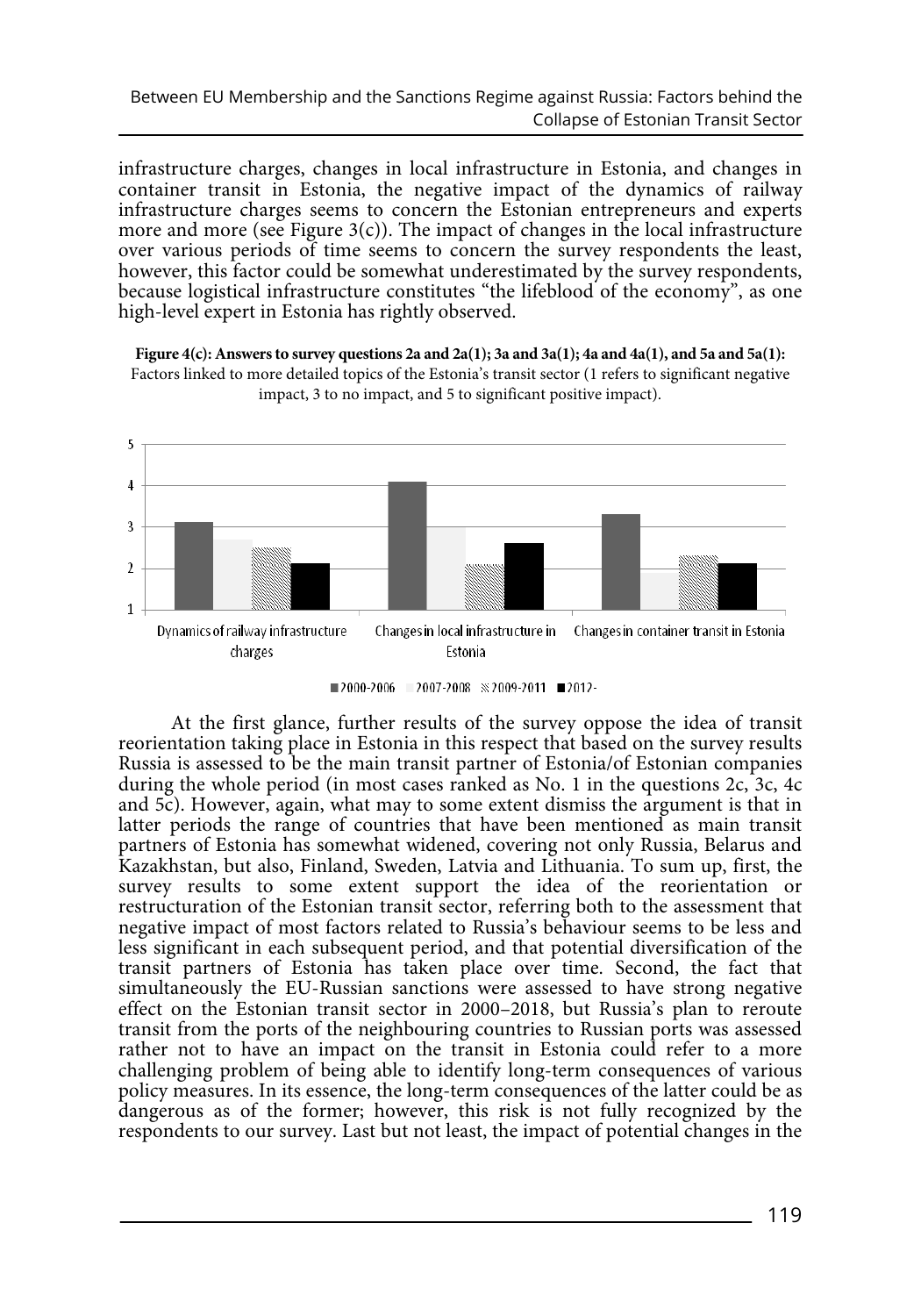local infrastructure should not be underestimated. Constant and systematic development of the network of roads, ports, railways, airports and so on, constitutes a necessary precondition for stable and transit-friendly economic environment.

### **4. Assessment on the outlook for the Estonian transit sector for 2019–2029**

The aim of the second part of the survey is to estimate the outlook of the Estonian transit sector over the next decade. Again, the survey respondents were asked to anticipate the overall state of the Estonian transit sector between 2019 and 2029, as well as to evaluate the factors that could potentially have an impact on transit flows in Estonia over the next decade.

Overall, the Estonian transit entrepreneurs and experts seem to remain pessimistic about the outlook for the Estonian transit sector. Again, all survey respondents have chosen only the scores "1" ("very problematic) or "2" ("problematic"), however, this time majority of the respondents selected the score "2" to the survey question No 6a. At the same time, six out of eight entrepreneurs assessed that they are highly likely operating in the transit sector also in 2019–2029, and two companies couldn't answer the question (see the survey question 6a(1)). This may indicate that the survey respondents are actually not so pessimistic about the outlook of the Estonian transit sector anymore over the next decade as it may appear at the first glance, and that despite some problems the Estonian companies and experts still see the potential of the national transit sector.

As far as the assessment of factors behind potential changes in 2019–2029 is concerned (see survey question No 6b), most of the factors are expected to have slightly more negative impact on the Estonian transit sector in the near future in comparison with the period of 2012–2018, except for the negative impact of the EU-Russian sanctions, which is expected to decrease. Also, the neutral or slightly negative impact of the changes in the local infrastructure is expected to turn to a positive one, most likely because of the expected Rail Baltic project (see Figure 5). The latter overlaps with the Rail Baltic Global Project Cost-Benefit Analysis, arguing that Rail Baltic should improve the freight shipment potential by rail both for the import/export traffic of the Baltic countries as well as transit traffic in the region, referring mainly to trade of Finland and Poland with other countries in the Nordic-Baltic region. Based on the report, the improvement is expected to occur particularly from the removal of break-of-gauge barrier on the border of Poland and Lithuania, and from the established intermodal logistics terminals in Muuga, Salaspils, Kaunas and Vilnius (Rail Baltica… 2017).

Over the next decade, the range of the partner countries is expected to somewhat increase according to the survey, as some "new" countries with a huge potential have been named in the survey, such as China. This is, in principle, in accordance with the view that the negative impact of the unilateral nature of the Estonian transit sector on the sectoral development is also expected to decrease in 2019–2029, as indicated in Figure 4 (the farther is the score of 1, the less problematic the factor is assessed to be). At the end of the questionnaire, the respondents were asked to assess the potential transit volumes in the Estonian transit sector in the future and to share their view of what needs to be done (or what should not be done) to improve the state of the Estonian transit sector,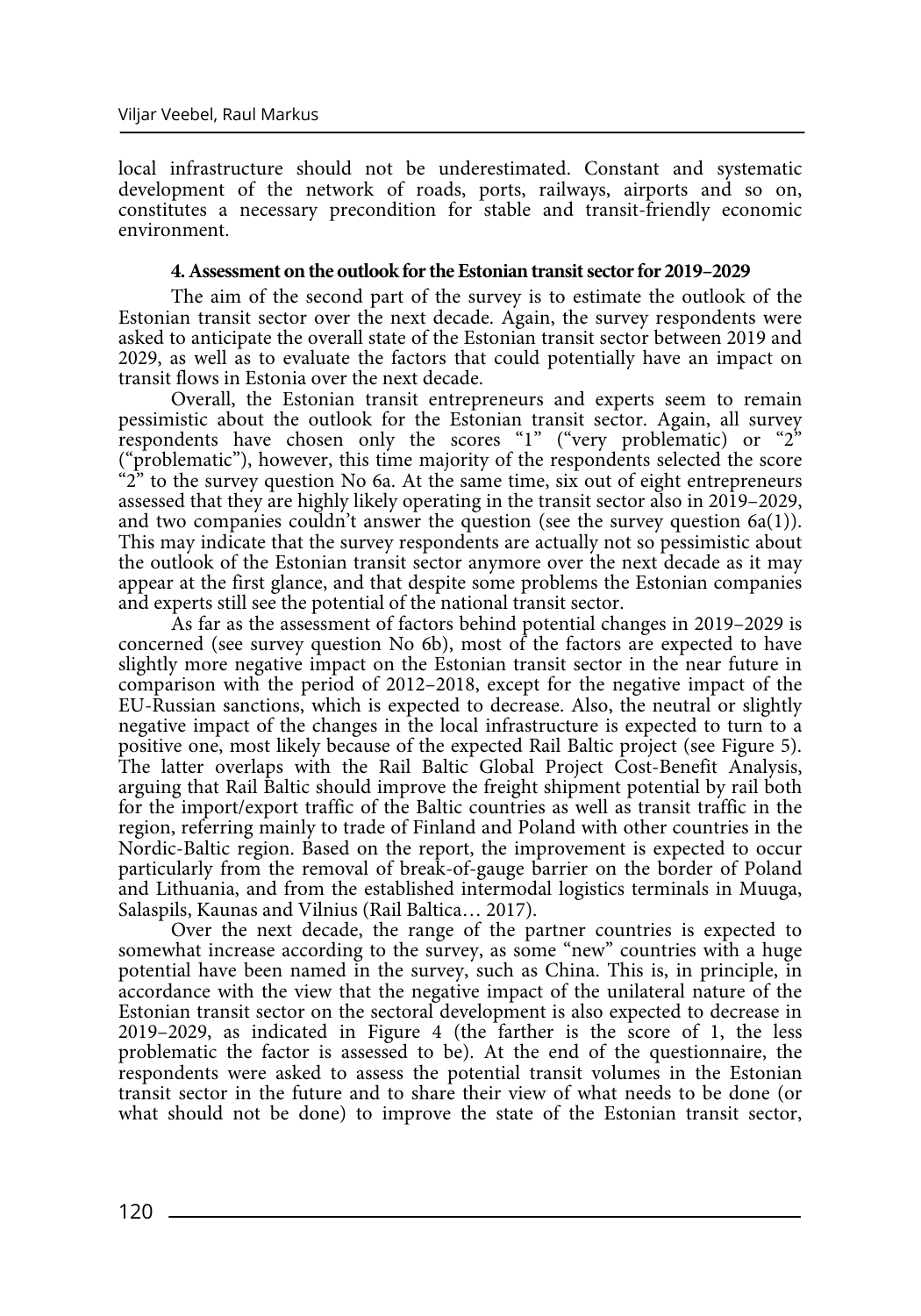including their recommendation about the policy measures (see the questions 6d, 6e, and 6f).

One policy recommendation concerned the revision of the EU-sanctions, and two other policy recommendations were suggesting to strengthen cooperation between the government and the entrepreneurs operating in the Estonian transit sector, or to consider tax cuts for the companies operating in the logistics and transit sector.



#### **Figure 5: Answers to the survey questions No 5b and 6b:**

"What is the impact of the following factors on the transit flows in Estonia…" (1 refers to strong negative impact, 3 to no impact, and 5 to strong positive impact).

Most of the experts agreed that competition within the Baltic region over the transit flows is intense, and in this respect any efforts to gain advantages for Estonia must be highly valued. However, the need to have a broader and more balanced view in this matter was stressed. The biggest challenge for the Estonian transit sector in the near future is the short-sighted attitude toward the development of local infrastructure as logistical infrastructure constitutes "the lifeblood of the economy", as already mentioned, and unfortunately rail transport has across time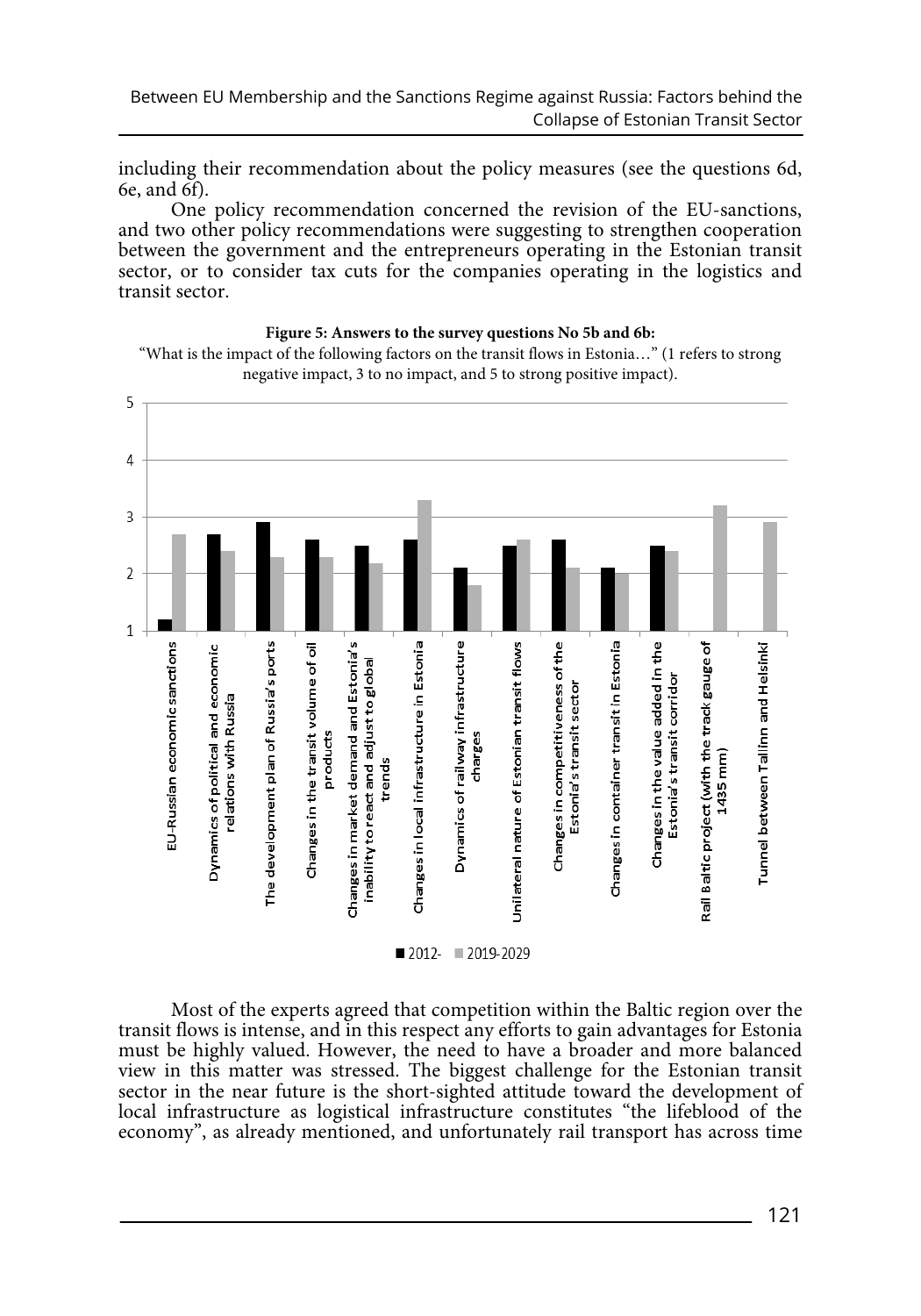remained in the background in Estonia, as far as investments in rail transport are concerned. The EU funds have contributed to the improvement of local infrastructure in Estonia, however, this cannot last forever, and compared to, for example Poland or Ireland, Estonia has not paid much attention to the improvement of the local infrastructure.

In this context, experts have also stressed the importance of the Rail Baltic project to the recovery of the transit flows in Estonia. Since the project is not focused on transit flows from Russia but from Finland and Poland, its potential for increasing transit flows is significant for Estonia. Last but not least, experts were pessimistic about the recovery of the transit flows between Russia and Estonia in the future, and have welcomed the trend to focus on other markets. In this respect, also the potential of other forms of transit transport like transit goods flow passing through Estonia through the airports should not be underestimated.

## **Conclusions**

The aim of the current study was to investigate the factors behind the changes in the transit flows in Estonia over the last two decades and to estimate the outlook of the Estonian transit sector over the next decade.

Both external and internal factors were considered. The study was based on a qualitative survey on the expectations and views of local entrepreneurs and experts in Estonia conducted in the first half of 2019. Overall, the survey confirmed the main concern expressed by various sources in Estonia that the local transit sector has faced serious problems over the past two decades.

Research results were mixed: on the one hand, the survey assessments have shown that local entrepreneurs and experts consider Russia partially responsible for this. On the other hand, when going in more detail and assessing the impact of various factors on the state of the Estonian transit sector in various periods, such as 2000–2006, 2007–2008, 2009–2011, and a period from 2012 onward, the results of the survey allowed drawing some interesting conclusions. First, the reorientation or restructuration of the Estonian transit sector (referring to the assessment that negative impact of most factors related to Russia's behaviour seems to be less and less significant in each subsequent period, and that potential diversification of the transit partners of Estonia has taken place over time) seems to take place which is a good news for the country, considering the fact that until now Russia has been an extremely unstable transit partner for Estonia.

However, second, unfortunately the impact of potential changes in the local infrastructure may have been somewhat underestimated in Estonia until now, since the country has not constantly and systematically developed the network of roads, ports, railways, airports and so on. Today, this could seriously backfire Estonia when it attempts to restructure and re-orientate its transit sector.

Furthermore, thirdly, the Estonian transit sector might face a challenging problem of not being able to identify long-term consequences of various policy measures, for example, the consequences of Russia's plan to reroute transit from the ports of the neighbouring countries to Russian ports, or overestimate the outcome of other measures, such as the EU-Russian sanctions imposed during the Ukrainian conflict.

In this light, as far as the prospect of the local transit sector in the future is concerned, one of the biggest challenges for the Estonian transit sector seems to be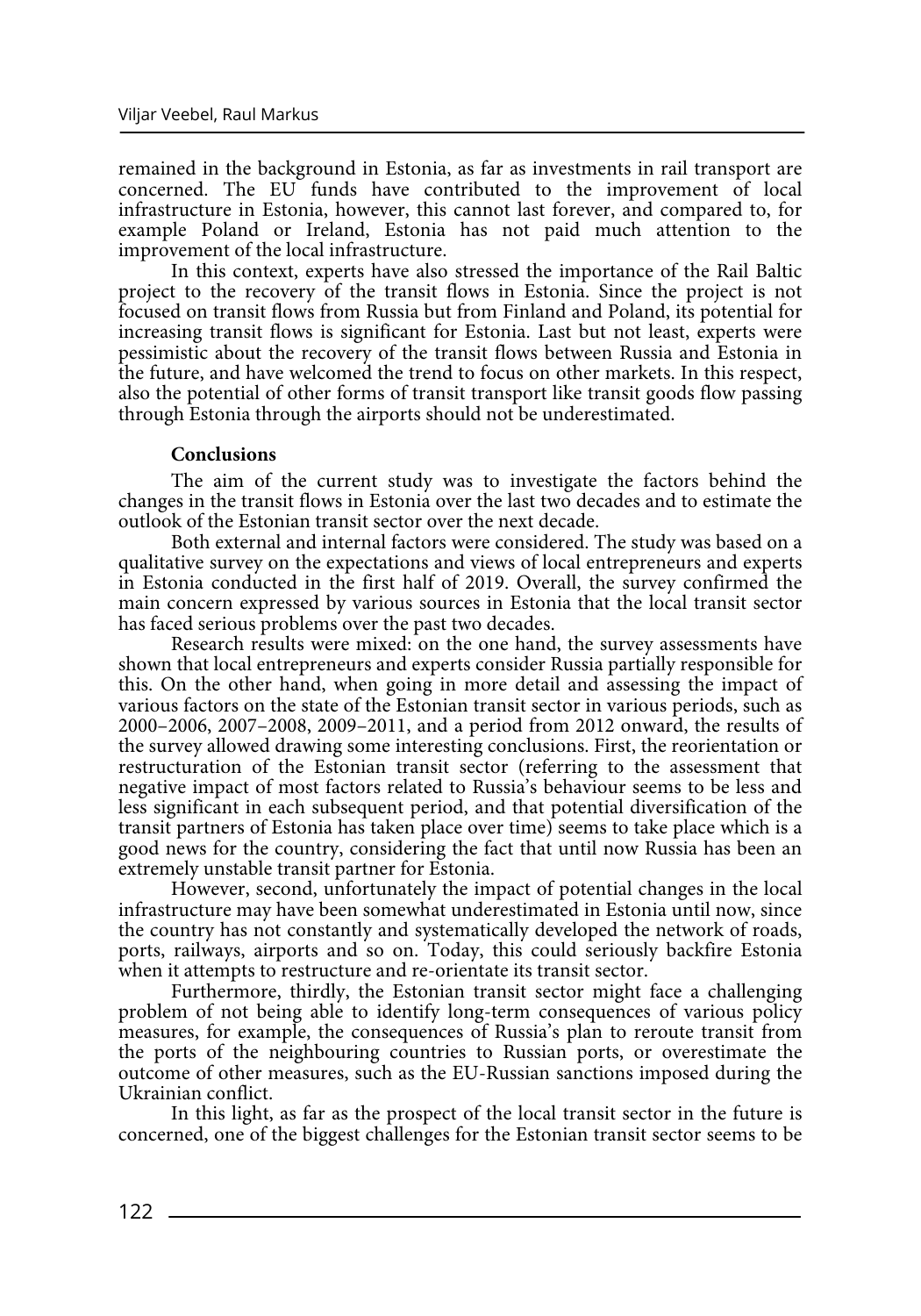the short-sighted attitude toward the development of local infrastructure. Until now, Estonia has not paid much attention to the systematic improvement of the local infrastructure, but should do that soon. The Rail Baltic project could contribute to the recovery of the transit flows in Estonia, because it is not focused on transit flows from Russia but from Finland and Poland.

# *References:*

- Devoino, J. (2017). Konteinervedude transiidi viimased muutused ja selle mõjud ettevõtte iLogistics näitel (In Estonian) (Latest changes and improvements in areas of container transit and its impact to companies: the example of iLogistics.) https://digi.lib.ttu.ee/i/?8520.
- Korb, M. (2016). Mihhail Korb: tänase poliitikaga jätkates puudub Eesti raudteesektoril tulevik. (In Estonian) (Today´s political choices leave little hope for Estonian railway sector). Pealinn, published on 8 February 2016**.** http://www.pealinn.ee/newset/mihhail-korb-tanase-poliitikaga-jatkates-
- Laidvee, E. (2008). Transiit ei käi ajaga kaasas? (In Estonian) (Transit sector is unable to meet the current needs.) Eesti Päevaleht, published on 13 June 2008. http://epl.delfi.ee/news/arvamus/erik-laidvee-transiit-ei-kai-ajagakaasas?id=51133019.
- Lend, E.; Eidast, A.; Segercrants, W.; Uustalu, A.-M.; Uriko, M. (2008). Eesti transiit ja logistika: tänapäev ja tulevik. Uuringu II osa aruanne. (In Estonian) tomorrow.) https://www.riigikogu.ee/wpcms/wp-

content/uploads/2014/11/Eesti\_transiit\_ja\_logistika\_II\_osa.pdf.

- Oja, K. (2014a). Vene sanktsioonide mõju Eesti majandusele jääb 0,3 protsendi piiresse. (In Estonian) (The impact of Russian sanctions for Estonian economy is around 0.3% annualy.) Estonian Public Broadcasting, published on 11 September 2014. https://www.err.ee/519868/okonomist-vene-sanktsioonidemoju-eesti-majandusele published on 11 September 2014. Available in Estonian only -jaab-0-3-protsendi-piiresse.
- Oja, K. (2014b). Kaspar Oja: majanduslangus mis saab edasi? (In Estonian) (What else after economic decline?) Postimees, published on 19 May 2014. https://arvamus.postimees.ee/2798822/kaspar-oja-majanduslangus-mis-saabedasi.
- Rail Baltica Global Project Cost-Benefit Analysis (2017). EY/Co-financed by
- the European Union. http://www.railbaltica.org/cost-benefit-analysis/.<br>PriceWaterhouseCoopers (2014). Raudteeinfrastruktuuri kasut PriceWaterhouseCoopers (2014). Raudteeinfrastruktuuri kasutustasude analüüs (In Estonian) (The Cost-Benefit Analysis of Railway Infrastructure). Published on 12 May 2014.
- Saarniit, A. (2006). Kui suur on transiidiäri osatähtsus Eesti majanduses? (In Estonian) (The importance of transit sector in Estonian economy. Kroon ja majandus), https://www.eestipank.ee/sites/default/files/publication/et/Arhiiv/kroon\_majan

dus/2006/\_6.pdf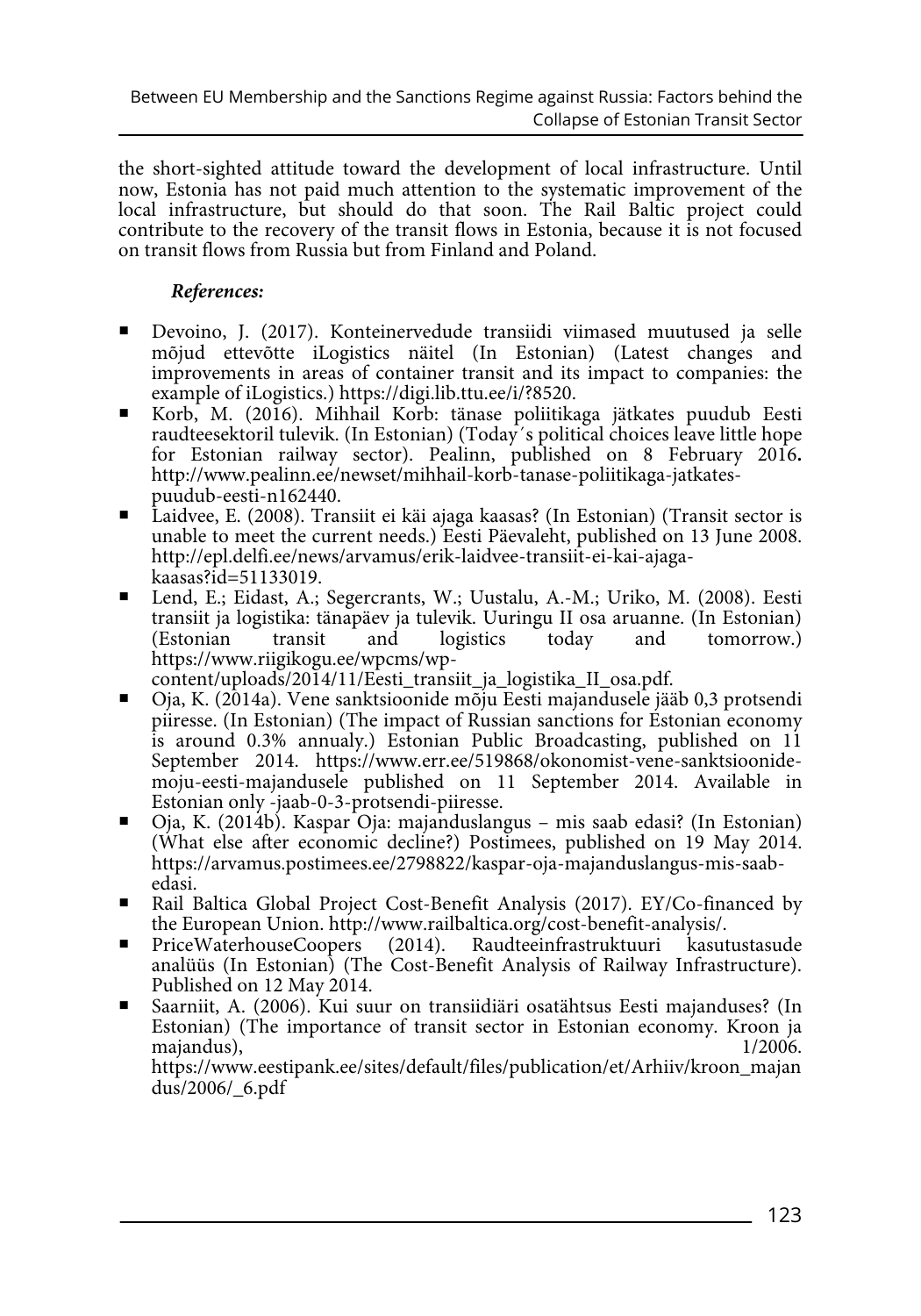- Simson, U. (2017). Eesti makromajandus. (In Estonian) (Estonian macroeconomic trends.) Presentation in March 2017 (available in Estonian only). https://www.slideshare.net/SwedbankEestis/eesti-makromajandus-2017.
- Statistics Estonia (2019). Freight loaded on Estonian public railways by country. http://andmebaas.stat.ee/Index.aspx?lang=en&SubSessionId=e3a4dc44-b78a-
- Tender, T.; Kalmer, K. (2014). Logistikasektori mõjuulatus Eesti majanduses. (In Estonian) (The impact of transit and logistic sector in Estonian economy.) PwC study, published on 16 June 2014. www.portoftallinn.com/?dl=612.
- Aripäev (2018) Transiit Eesti raudteel kogub jõudu (In Estonian) (Transit flows in Estonian railway are gaining volumes), published on 12 June 2018 (available in Estonian only). https://www.aripaev.ee/uudised/2018/06/12/transiit-eestiraudteel-kogub-joudu.
- Vare, R. (2014). Transiidi- ja transpordiliikluse tulevikust: Eesti võimalused. (In Estonian) (Options and alternatives for Estonia in transit sector in upcoming years.) Presentation at the conference  $TTK 50"$  on 1 April 2014, http://www.teed.ee/uploads/ckeditor/files/2%20RV\_Transiidi- %20ja%20transpordiliikluse%20tulevikust\_fin.pdf.
- Vedler, S. (2018). Tiit Vähi ja Enn Veskimägi: venevaenulikkus on absoluutselt vale liin. (In Estonian) (Tiit Vähi and Enn Veskimägi: It is completely wrong choice to be anti-Russian.) Eesti Ekspress, published on 27 April 2018. https://ekspress.delfi.ee/erid/tiit-vahi-ja-enn-veskimagi-venevaenulikkus-onabsoluutselt-vale-liin?id=81494421.
- Veebel, V. (2015). Baltic Pathways from Liberal Trade Model to Neo-Mercantilism in the European Union. Managing Global Transitions: *International Research Journal*, 13 (3), 213−229.
- Veebel, V. (2017). Russia's Neo-Imperial dependence model: Experiences of former Soviet republics. Romanian Journal of Political Science, 17 (1), 4–34.
- former Soviet republics. *Romanian Journal of Political Science*, 17 (1), 4−34. Veebel, V., Markus, R. (2016). At the Dawn of a New Era of Sanctions: Russian-Ukrainian Crisis and Sanctions. *Orbis*, 60 (1), 128−139.
- Veebel, V., Markus, R. (2018). The bust, the boom and the sanctions in mutual trade relations with Russia. *Journal of International Studies*, 11 (1), 9−20.
- Veebel, V., Ploom, I., Markus, R. (2018). EU-Financed Peripheral Large-Scale Infrastructure Projects and the White Elephant Syndrome: the Example of Rail Baltica. *Romanian Journal of European Affairs*, 18 (1), 113−128.
- World Bank (2019). The World Bank's Logistics Performance Index (LPI). https://lpi.worldbank.org/international/scorecard/column/254/C/EST/2018/C/ EST/2016/C/EST/2014/C/EST/2012/C/EST/2010/C/EST/2007#chartarea.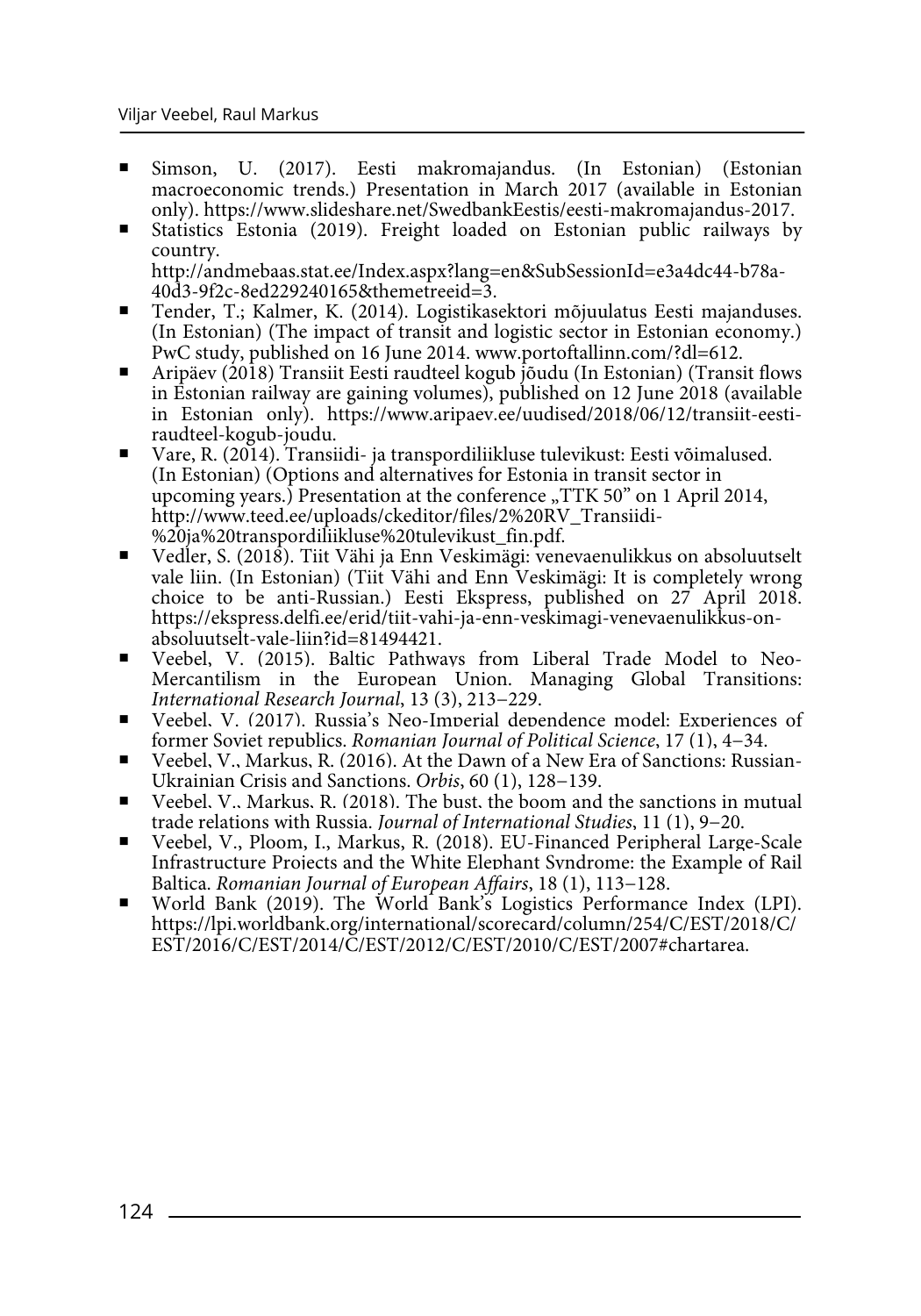# **Annex 1: The survey questionnaire**

# **Part I of the survey: Your assessment of the state of transit flows in Estonia, the problems Estonian transit sector is facing and the main transit partners of Estonia**

1a: What was the state of the transit sector and the transit flows in Estonia in 2000-2018 altogether?

| erv         | Moderate | No problems at all |
|-------------|----------|--------------------|
| problematic | concerns |                    |
|             |          |                    |

1b: What is the impact of the following factors on the transit flows in Estonia between 2000 and 2018?

|                                  | $n^{\alpha}$ | $n^2$      | $n^3$     | $,4^{\circ}$ | $n^{5}$  |
|----------------------------------|--------------|------------|-----------|--------------|----------|
|                                  | Strongly     | Moderately | No impact | Moderately   | Strongly |
|                                  | negative     | negative   |           | positive     | positive |
| The EU-Russian economic          |              |            |           |              |          |
| sanctions                        |              |            |           |              |          |
| Estonia's political and          |              |            |           |              |          |
| economic relations with          |              |            |           |              |          |
| Russia                           |              |            |           |              |          |
| The development plan of          |              |            |           |              |          |
| Russian ports                    |              |            |           |              |          |
| Changes of transit volume of     |              |            |           |              |          |
| oil products                     |              |            |           |              |          |
| Estonia's inability to adjust to |              |            |           |              |          |
| global trends                    |              |            |           |              |          |
| Changes in local                 |              |            |           |              |          |
| infrastructure in Estonia        |              |            |           |              |          |
| Dynamics of railway              |              |            |           |              |          |
| infrastructure charges           |              |            |           |              |          |
| Unilateral nature of Estonia's   |              |            |           |              |          |
| transit flow                     |              |            |           |              |          |
| Competitiveness changes of       |              |            |           |              |          |
| Estonian transit sector          |              |            |           |              |          |
| Changes in container transit     |              |            |           |              |          |
| in Estonia                       |              |            |           |              |          |
| Changes in the value, added in   |              |            |           |              |          |
| the transit corridor             |              |            |           |              |          |

1c: *Entrepreneurs to respond to the question:* Who are 3 main transit partners of your company during the whole period 2000-2018 investigated? *Experts to respond to the question:* Which countries were 3 main transit partners of Estonia during the whole period 2000-2018 investigated?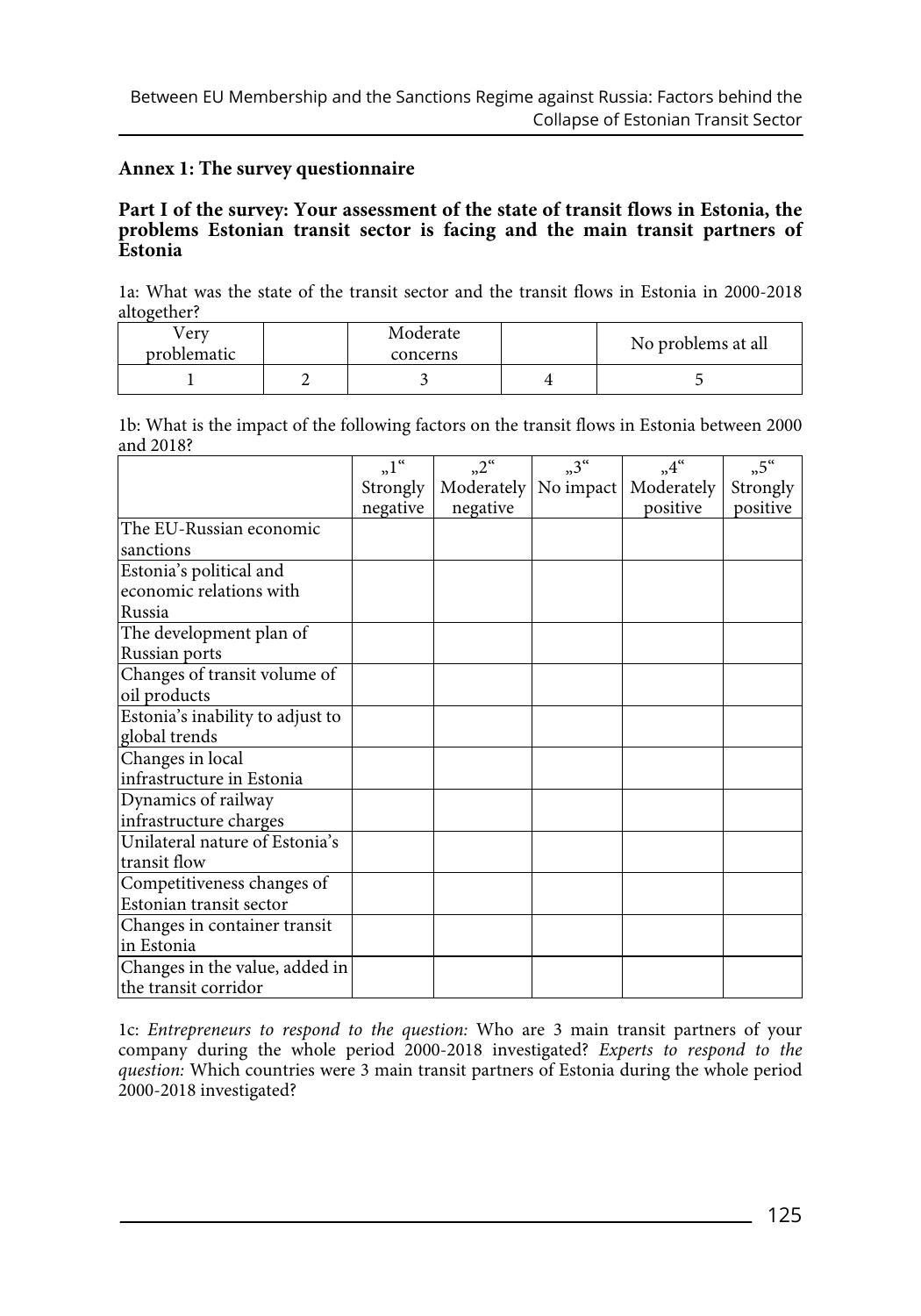| Very<br>problematic | Moderate<br>concerns                                                                 | No problems at all                                                                         |
|---------------------|--------------------------------------------------------------------------------------|--------------------------------------------------------------------------------------------|
|                     |                                                                                      |                                                                                            |
|                     | $2a(1)$ : How would you characterise the state and wellbeing of your company and the |                                                                                            |
|                     |                                                                                      | dynamics of the transit flows of your company in the Estonian transit sector in 2000-2006? |
| Very                | Moderate                                                                             |                                                                                            |
| problematic         | concerns                                                                             | No problems at all                                                                         |
|                     |                                                                                      |                                                                                            |

2b: What is the impact of the following factors on the transit flows in Estonia in 2000–2006.

|                                  | $n^{\alpha}$ | $n^2$      | $n^{3^{\alpha}}$ | $,4^{\alpha}$ | $n^{5}$  |
|----------------------------------|--------------|------------|------------------|---------------|----------|
|                                  | Strongly     | Moderately | No impact        | Moderately    | Strongly |
|                                  | negative     | negative   |                  | positive      | positive |
| The EU-Russian economic          |              |            |                  |               |          |
| sanctions                        |              |            |                  |               |          |
| Estonia's political and          |              |            |                  |               |          |
| economic relations with Russia   |              |            |                  |               |          |
| The development plan of          |              |            |                  |               |          |
| Russian ports                    |              |            |                  |               |          |
| Changes in the transit volume    |              |            |                  |               |          |
| of oil products                  |              |            |                  |               |          |
| Estonia's inability to react and |              |            |                  |               |          |
| adjust to global trends          |              |            |                  |               |          |
| Changes in local infrastructure  |              |            |                  |               |          |
| in Estonia                       |              |            |                  |               |          |
| Railway infrastructure charges   |              |            |                  |               |          |
| in Estonia                       |              |            |                  |               |          |
| Unilateral nature of Estonia's   |              |            |                  |               |          |
| transit flows                    |              |            |                  |               |          |
| Competitiveness of the           |              |            |                  |               |          |
| Estonian transit sector          |              |            |                  |               |          |
| Competitiveness changes in       |              |            |                  |               |          |
| container transit                |              |            |                  |               |          |
| Changes in the value, added in   |              |            |                  |               |          |
| the transit corridor             |              |            |                  |               |          |

2c: *Entrepreneurs to respond to the question:* Who are 3 main transit partners of your company in 2000-2006? *Experts to respond to the question:* Which countries were 3 main transit partners of Estonia in 2000-2006?

| 3a: What was the state of transit sector and the transit flows in Estonia in 2007-2008? |  |          |  |                    |  |
|-----------------------------------------------------------------------------------------|--|----------|--|--------------------|--|
| Verv                                                                                    |  | Moderate |  | No problems at all |  |

<sup>&</sup>lt;sup>2</sup> Please note that following questions 2, 3, 4 and 5, cover the same questions for four different periods: 2000-2006, 2007-2008, 2009-2011 and from 2012 onwards.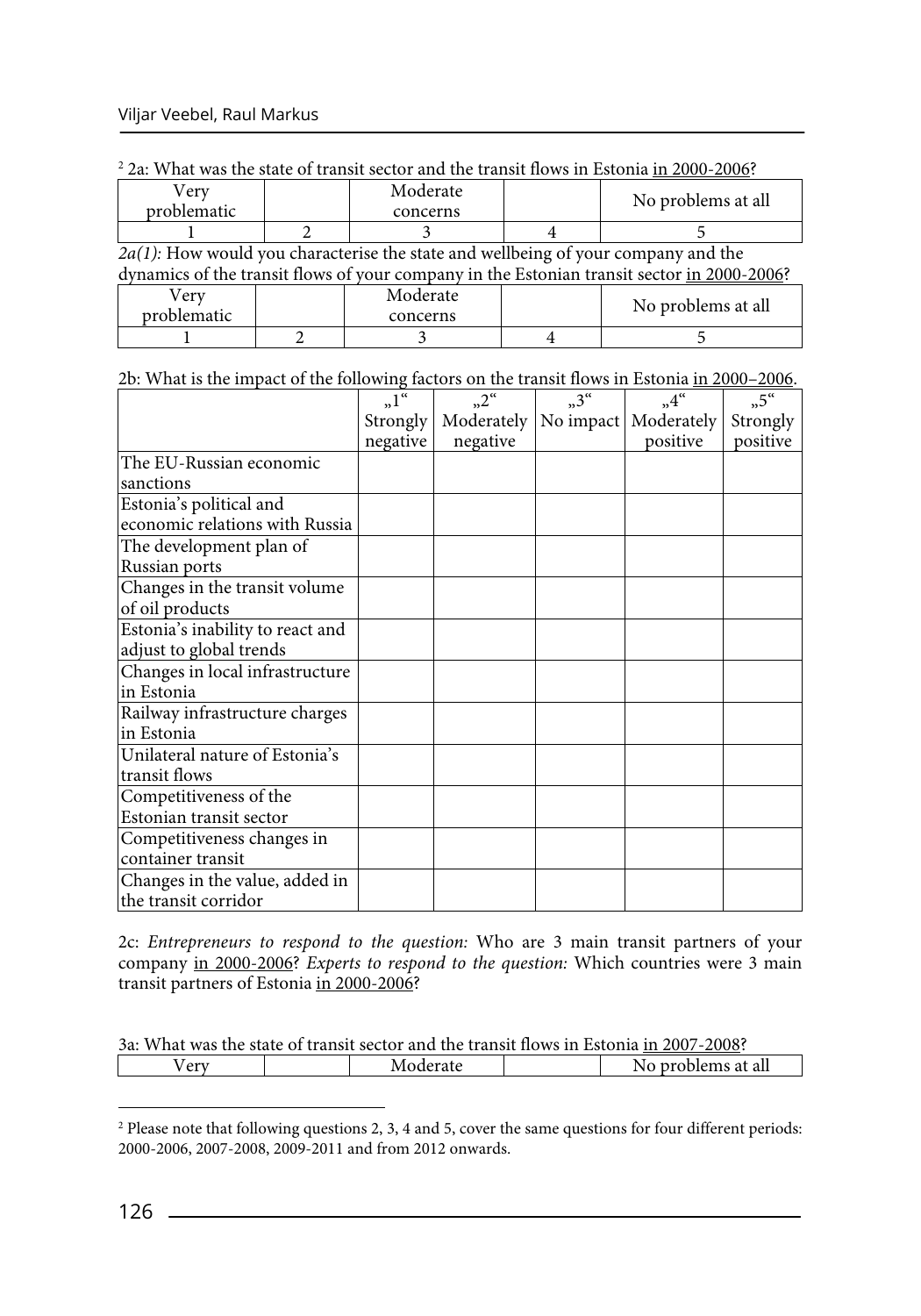Between EU Membership and the Sanctions Regime against Russia: Factors behind the Collapse of Estonian Transit Sector

| maxb<br>$1 - 2 - 2$<br>$\sim$ $\sim$ | concerns |  |
|--------------------------------------|----------|--|
|                                      |          |  |

*3a(1):Entrepreneurs to respond to the question: C*haracterise the state and wellbeing of your company and the dynamics of the transit flows of your company in the Estonian transit sector in 2007-2008?

| 'erv<br>problematic | Moderate<br>concerns | No problems at all |
|---------------------|----------------------|--------------------|
|                     |                      |                    |

3b: What is the impact of the following factors on the transit flows in Estonia in 2007-2008.

|                                  | $n^{\alpha}$ | $n^{\alpha}$ | $n^3$  | $,4^{\alpha}$ | $,5$ "   |
|----------------------------------|--------------|--------------|--------|---------------|----------|
|                                  | Strong       | Moderate     | No.    | Moderate      | Strong   |
|                                  | negative     | negative     | impact | positive      | positive |
| The EU-Russian economic          |              |              |        |               |          |
| sanctions                        |              |              |        |               |          |
| Estonia's political and          |              |              |        |               |          |
| economic relations with          |              |              |        |               |          |
| Russia                           |              |              |        |               |          |
| The development plan of          |              |              |        |               |          |
| Russian ports                    |              |              |        |               |          |
| Changes in the transit volume    |              |              |        |               |          |
| of oil products                  |              |              |        |               |          |
| Estonia's inability to react and |              |              |        |               |          |
| adjust to global trends          |              |              |        |               |          |
| Changes in local infrastructure  |              |              |        |               |          |
| in Estonia                       |              |              |        |               |          |
| Railway infrastructure charges   |              |              |        |               |          |
| in Estonia                       |              |              |        |               |          |
| Unilateral nature of Estonia's   |              |              |        |               |          |
| transit flows                    |              |              |        |               |          |
| Competitiveness of the           |              |              |        |               |          |
| Estonian transit sector          |              |              |        |               |          |
| Changes in container transit     |              |              |        |               |          |
| in Estonia                       |              |              |        |               |          |
| Changes in the value, added in   |              |              |        |               |          |
| the transit corridor             |              |              |        |               |          |

3c: *Entrepreneurs to respond to the question:* Rank 3 main transit partners of your company in 2007-2008? E*xperts to respond to the question:* Which countries were 3 main transit partners of Estonia in 2007-2008?

4a: What was the state of transit sector and the transit flows in Estonia in 2009-2011?

| erv         | Moderate | No problems at all |
|-------------|----------|--------------------|
| problematic | concerns |                    |
|             |          |                    |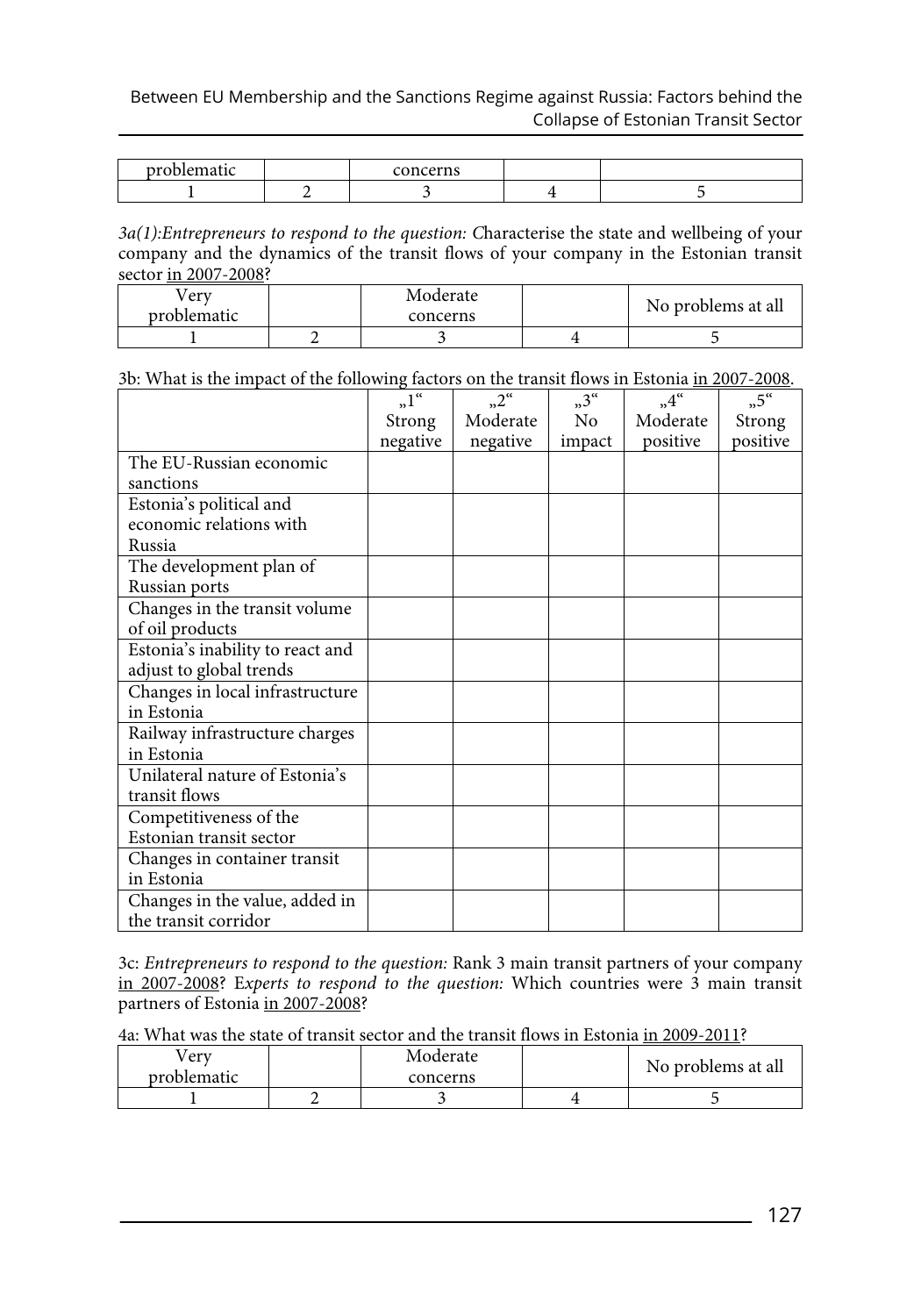*4a(1): Entrepreneurs to respond to the question:* How would you characterise the state and wellbeing of your company and the dynamics of the transit flows in the Estonian transit sector in 2009–2011?

| erv         | Moderate | No problems at all |
|-------------|----------|--------------------|
| problematic | concerns |                    |
|             |          |                    |

4b: What is the impact of the following factors on the transit flows in Estonia in 2009-2011?

|                                  | $n^{\alpha}$ | $n^2$    | $n^{3^{\alpha}}$ | $,4^{\alpha}$ | $,5$ "   |
|----------------------------------|--------------|----------|------------------|---------------|----------|
|                                  | Strong       | Moderate | No               | Moderate      | Strong   |
|                                  | negative     | negative | impact           | positive      | positive |
| The EU-Russian economic          |              |          |                  |               |          |
| sanctions                        |              |          |                  |               |          |
| Political and economic           |              |          |                  |               |          |
| relations with Russia            |              |          |                  |               |          |
| The development plan of          |              |          |                  |               |          |
| Russian ports                    |              |          |                  |               |          |
| Changes in the transit volume    |              |          |                  |               |          |
| of oil products                  |              |          |                  |               |          |
| Changes in market demand and     |              |          |                  |               |          |
| Estonia's inability to react and |              |          |                  |               |          |
| adjust to global trends          |              |          |                  |               |          |
| Changes in local infrastructure  |              |          |                  |               |          |
| in Estonia                       |              |          |                  |               |          |
| Railway infrastructure charges   |              |          |                  |               |          |
| in Estonia                       |              |          |                  |               |          |
| Unilateral nature of Estonia's   |              |          |                  |               |          |
| transit flows                    |              |          |                  |               |          |
| Competitiveness of the           |              |          |                  |               |          |
| Estonian transit sector          |              |          |                  |               |          |
| Changes in container transit in  |              |          |                  |               |          |
| Estonia                          |              |          |                  |               |          |
| Changes in the value, added in   |              |          |                  |               |          |
| the transit corridor             |              |          |                  |               |          |

4c: *Entrepreneurs to respond to the question:* Rank three main transit partners of your company in 2009-2011? *Experts to respond to the question:* What do you think which countries were the three main transit partners of Estonia in 2009-2011?

5a: What was the state of transit sector and the transit flows in Estonia from 2012 on?

| erv<br>problematic | Moderate<br>concerns | No problems at all |  |
|--------------------|----------------------|--------------------|--|
|                    |                      |                    |  |

*5a(1): Entrepreneurs to respond to the question:* Characterise the state and wellbeing of your company and the dynamics of the transit flows of your company in the Estonian transit sector from 2012 on?

| erv<br>problematic | Moderate<br>concerns | No problems at all |
|--------------------|----------------------|--------------------|
|                    |                      |                    |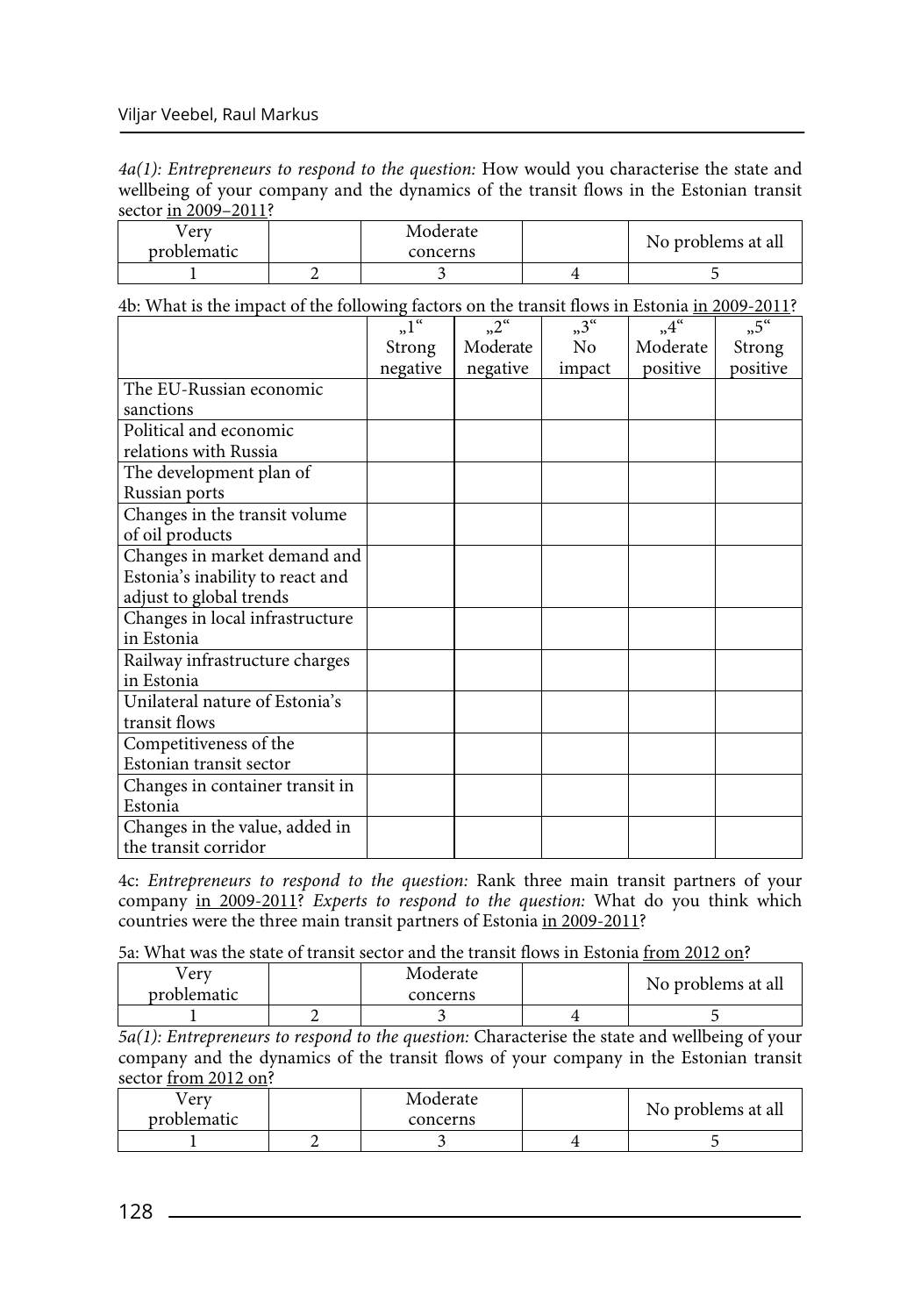|                                  | $n^{\alpha}$ | $n^2$    | $n^{3}$ | $,4^{\circ}$ | $n^{5}$  |
|----------------------------------|--------------|----------|---------|--------------|----------|
|                                  | Strong       | Moderate | No      | Moderate     | Strong   |
|                                  | negative     | negative | impact  | positive     | positive |
| The EU-Russian economic          |              |          |         |              |          |
| sanctions                        |              |          |         |              |          |
| Political and economic           |              |          |         |              |          |
| relations with Russia            |              |          |         |              |          |
| The development plan of          |              |          |         |              |          |
| Russian ports                    |              |          |         |              |          |
| Changes in the transit volume    |              |          |         |              |          |
| of oil products                  |              |          |         |              |          |
| Changes in market demand and     |              |          |         |              |          |
| Estonia's inability to react and |              |          |         |              |          |
| adjust to global trends          |              |          |         |              |          |
| Changes in local infrastructure  |              |          |         |              |          |
| in Estonia                       |              |          |         |              |          |
| Railway infrastructure charges   |              |          |         |              |          |
| in Estonia                       |              |          |         |              |          |
| Unilateral nature of Estonia's   |              |          |         |              |          |
| transit flows                    |              |          |         |              |          |
| Competitiveness of the           |              |          |         |              |          |
| Estonian transit sector          |              |          |         |              |          |
| Changes in container transit in  |              |          |         |              |          |
| Estonia                          |              |          |         |              |          |
| Changes in the value, added in   |              |          |         |              |          |
| the transit corridor             |              |          |         |              |          |

5b: Please give your assessment (make X to the respective field) of what is the impact of the following factors on the transit flows in Estonia from 2012 on.

5c: *Entrepreneurs to respond to the question:* Who are 3 main transit partners of your company from 2012 on? *Experts to respond to the question:* Which countries were 3 main transit partners of Estonia from 2012 on?

## **Part II of the survey: Assess the future outlook of the Estonian transit sector over the next decade**

6a: How do you estimate what will be the state of transit sector and the transit flows in Estonia in 2019–2029?

| erv<br>problematic | Moderate<br>concerns | No problems at all |
|--------------------|----------------------|--------------------|
|                    |                      |                    |

*6a(1): Please the entrepreneurs to respond to the question:* How would you assess, is your company operating in the Estonian transit sector also in 2019–2029?

| Yes, certainly | Yes, with a<br>high<br>probability | I can't say | No, with a high<br>probability | No, certainly not |
|----------------|------------------------------------|-------------|--------------------------------|-------------------|
|                |                                    |             |                                |                   |